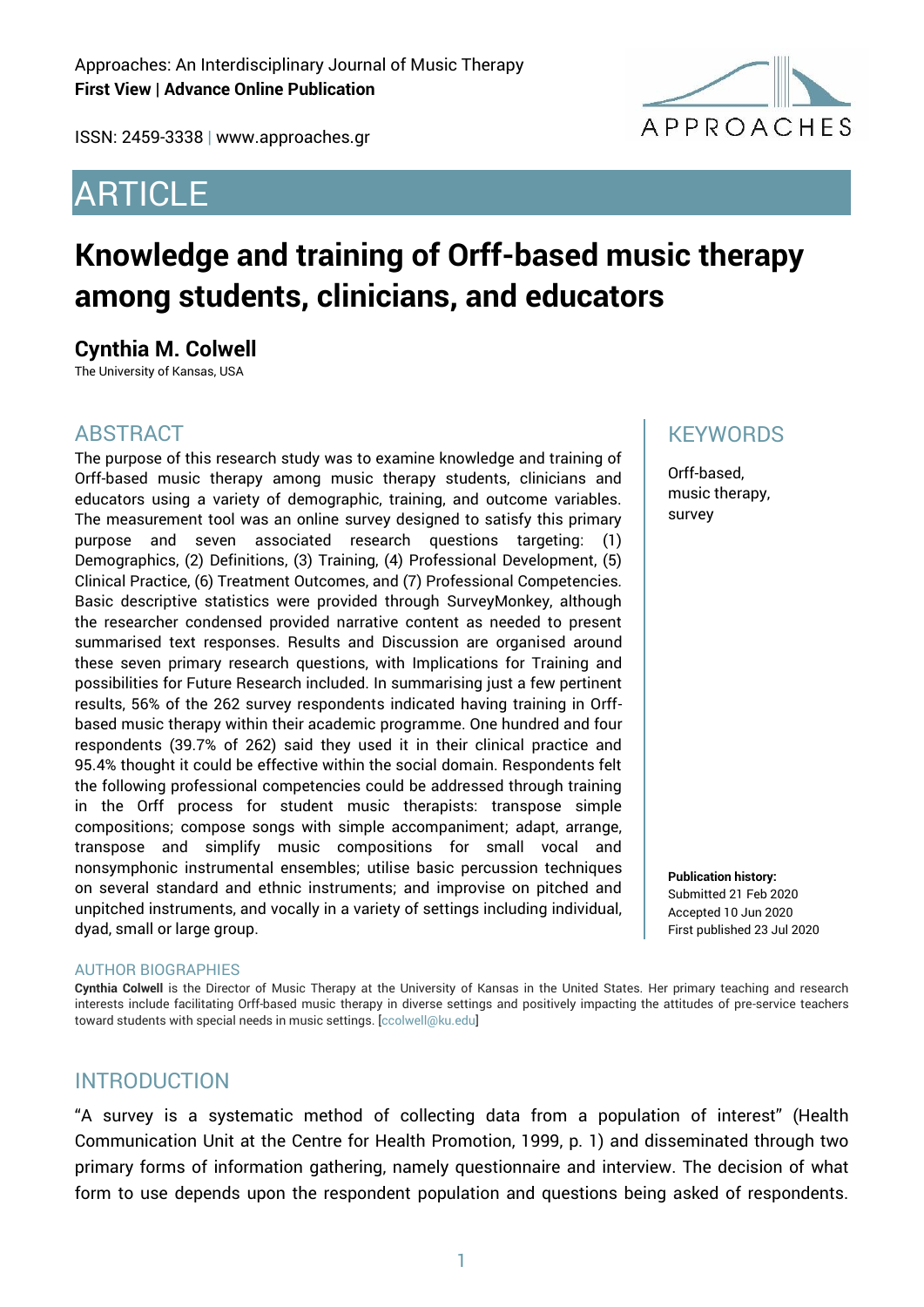Primary steps in completing a survey include: (a) determining purpose of research, (b) assessing resources, (c) deciding which form to use, (d) writing survey questions, (e) pilot-testing the survey, (f) preparing the sample, (g) training interviewers if appropriate, (h) collecting data, (i) processing data, (j) analysing data, (k) interpreting and disseminating results, and (l) taking action as a result of findings (Health Communication Unit at the Centre for Health Promotion, 1999). For the current survey, the population of interest was those involved in the practice of music therapy, including student music therapists, burgeoning as well as experienced clinicians, and those involved in academic training. Data collected through this systematic method were related to the Orff Schulwerk process specifically within the context of music therapy clinical practice. The intent of this survey was to examine knowledge and training of Orff-based music therapy among music therapy students, clinicians, and educators (defined as faculty staff teaching music therapy at the university level) as a springboard for creation of music therapy clinical training protocols involving Orff Schulwerk and implementation of intervention-based research using the Orff process. Before beginning such endeavours, the researcher felt it pertinent to determine what is the current knowledge and training of the listed respondent groups.

Carl Orff's Schulwerk is a process to teach music and build musicianship based on activities children like to do: singing, saying, moving, and playing. Learning occurs by first hearing/making music followed naturally by reading/writing music that has been heard or created; somewhat comparable to how children learn language. Imitation, experimentation, and personal expression are essential elements of the process as children are active participants in creative music-making intended to develop the *whole* person while specifically impacting social-emotional and cognitive growth ("More on Orff Schulwerk," 2019).

Educational, clinical, and research literature has described the use of the Orff Schulwerk process for music and non-music domains in both music education and music therapy settings. In the United States, this literature chiefly resides within the American Orff-Schulwerk Association's (AOSA) journal, *The Orff Echo* (Colwell, 2020), although additional manuscripts (Hilliard, 2007; Perlmutter, 2016) are found across other disciplines in both trade and research journals nationally and internationally. Published literature has focused on using the Orff process in music education settings with children and youth with special needs, as well as across the lifespan from early intervention through older adults in community settings (i.e. Dakin, 2015; Ernst, 2003; Maltas & Pappas, 2005; McCord, 2012; McCord & Rogers; 2010; Miller, 2013; Opelt, 2015; Richardson, 2003; 2008; Sain et al., 2013; Siebenaler, 2014). A primary focus of many articles is use of the Orff process when teaching students with special needs in the elementary music classroom (Bessinger, 2005; McCord, 2012; McCord & Rogers, 2010; Miller, 2013; Perlmutter, 2016; Sain et al., 2013; Thomforde, 2018). Somewhat at the opposite end of the developmental spectrum, the Orff process has been successfully adapted for working with older adults (Dakin, 2015; Ernst, 2003; Maltas & Pappas, 2005; Opelt, 2015; Richardson, 2003; 2008) as well as diverse age groups in intergenerational settings (Sabourin, 2000; Shotwell, 1985). To exemplify targeted populations, authors discuss using Orff Schulwerk in the English as a Second Language (ESL) classroom (Lewis, 2015; Whitley, 2013), with students with attention-deficit disorder (Siebenaler, 2014), for individuals with hearing loss (Salmon, 2013), and those impacted by tragedy or loss (Beegle & Campbell, 2002).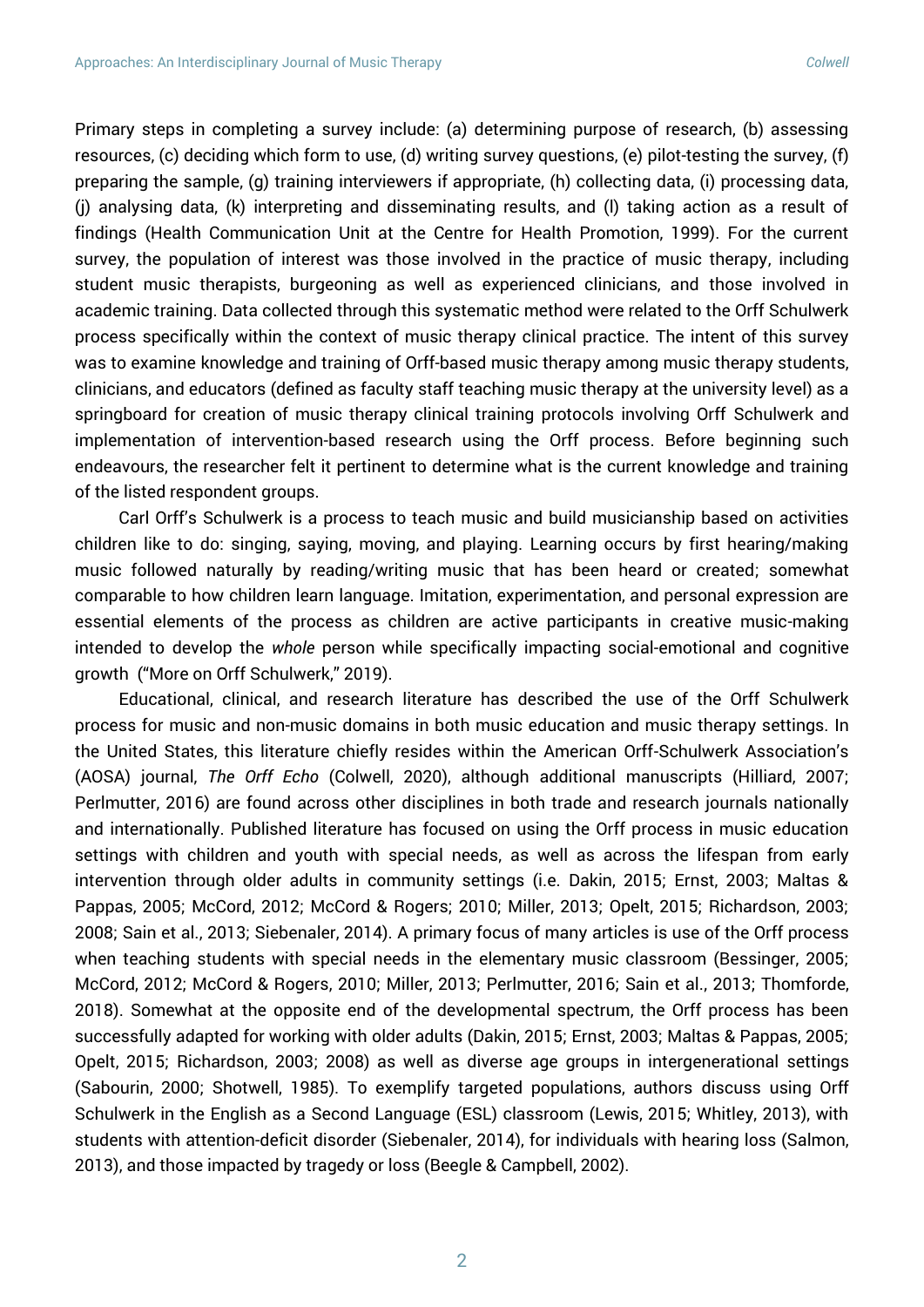In addition to the focus in music education, literature exists that is specifically attentive to adaptation of the Orff process to music therapy in both traditional and unique therapeutic settings. Based on the Orff Schulwerk approach, Orff-based music therapy was developed in clinical settings in Germany by Gertrud Orff while targeting emotional development when working with children with developmental disabilities. Her intent was not to teach them music but to support their development, most particularly their self-concept, through interacting with their environment within active, creative music-making (Voigt, 2013). She felt that Schulwerk (meaning 'School Work') could be easily adapted to working with those with special needs in a therapeutic environment due to four primary characteristics: (a) elemental music encompasses word, sound, and movement and as such a wholebody/whole-music experience, (b) opportunities for structured and free improvisation exist consistently, (c) the *instrumentarium* is diverse and adaptable for inclusivity of those with varied abilities, and (d) music is inherently multisensory (Orff, 1989; Voigt, 2003, 2013). By its very nature, the Schulwerk allows everyone to participate, begins where the individual is at developmentally, uses culturally relevant material, includes success-oriented experiences, and focuses on process rather than solely product of the musical experience (Bitcon, 2000; Colwell, 2005, in progress; Colwell et al., 2008).

Targeting non-music domains with children with special needs has been the concentration of several individuals using Orff from a special music education or music therapy perspective (Bessinger, 2005; Bonkrude, 2005; Gadberry, 2005; Furman & Kaplan, 2011; Kaplan, 2005). Expanding beyond school-based children with special needs, Hilliard (2007) and Register (Register & Hilliard, 2008) integrated Orff Schulwerk in their work in hospice and bereavement care while others used the Orff process to develop coping strategies with adolescents in a child psychiatric unit (Shain, 2011) and to decrease anxiety in student music therapists (Detmer, 2014). Colwell and collaborators have described Orff-based music therapy (Colwell, 2005) and examined the Orff process with students with Traumatic Brain Injury (Colwell, 2012), communication challenges (Colwell, 2016), and those in paediatric hospitals (Colwell, 2009; Colwell et al., 2013), as well as investigated the impact of training in Orff Schulwerk on the development of music therapy session plans (Colwell & Edwards, 2010), and as supportive cancer care with adults (Colwell & Fiore, in press).

Although clinical reports and research focused on the topic of Orff-based music therapy are available, much of it is not published in the American Music Therapy Association's (AMTA) primary journals; therefore this researcher was interested in determining what music therapy students, clinicians, and educators know about this topic. Consequently, the purpose of this research study was to examine knowledge and training of Orff-based music therapy among music therapy students, clinicians, and educators by answering the following seven research questions.

*Research question 1:* Demographics: What are demographics of individuals who chose to respond to this survey? (gender, role [student, educator, clinician], years in the profession, credentials, geographic region of residence, education, and clinical training)

*Research question 2:* Definitions: How do respondents define both the Orff Schulwerk process and Orff-based music therapy?

*Research question 3:* Training: a) Do respondents have Orff training in their academic programme or clinical internship experience? b) Do respondents have Orff training approved by the American Orff-Schulwerk Association (AOSA)? If so, what level of training? and c) If respondents are educators, do they teach Orff-based music therapy?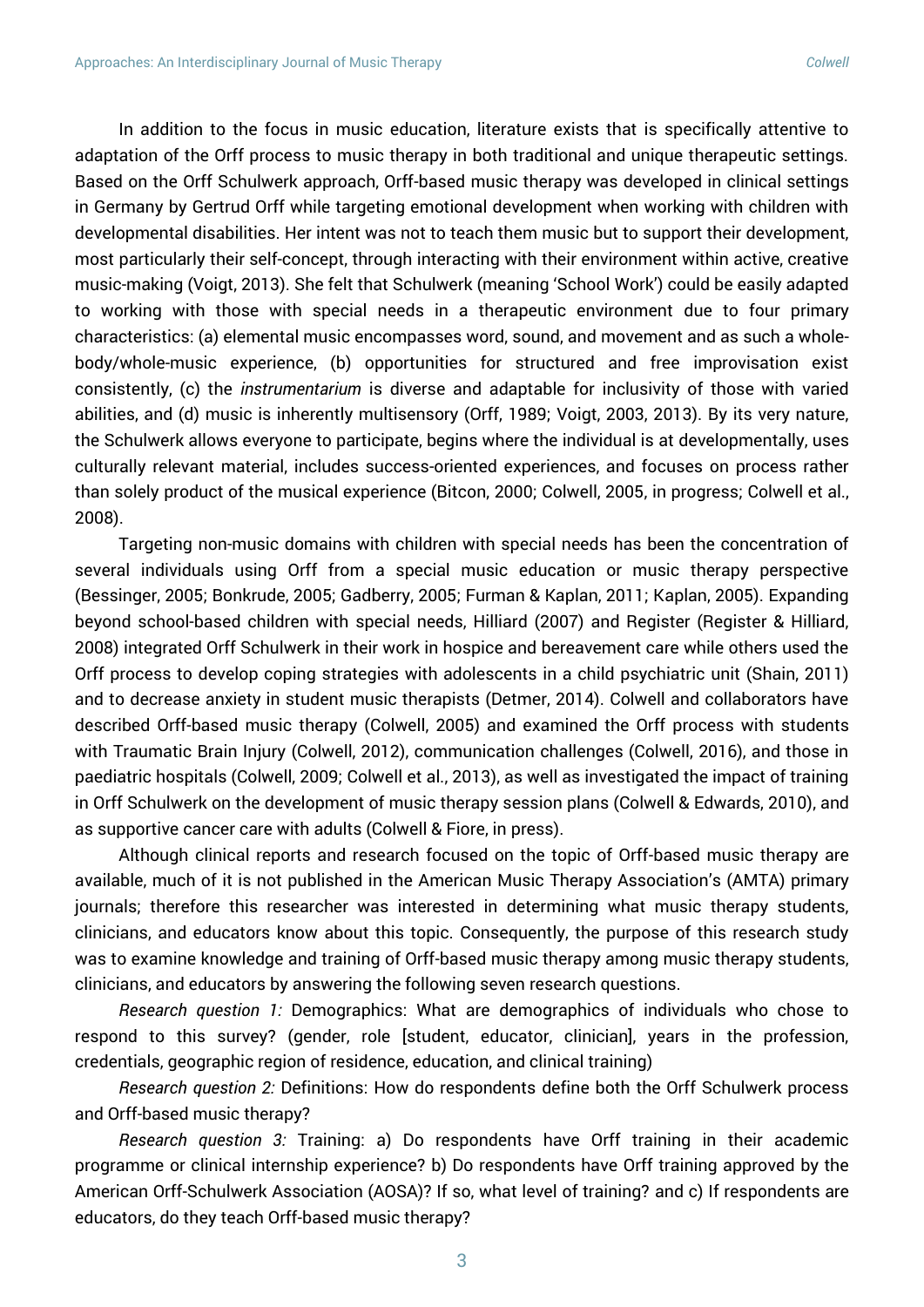*Research question 4:* Professional development: Have respondents participated in Orff professional development through AMTA regional or national conferences or through state workshops or AOSA national conferences?

*Research question 5:* Clinical practice: Do respondents use Orff-based music therapy in their clinical practice (media, instrumentation, resources)? If so, how?

*Research question 6:* Treatment outcomes: In what domains do respondents think Orff-based music therapy could be effective? If so, how? Within those domains, what outcomes do respondents think could be best addressed through Orff-based music therapy?

*Research question 7:* Professional competencies: Based on respondents' knowledge of Orffbased music therapy, which professional competencies under Music Foundations do respondents think could be addressed through training in the Orff process for the student music therapist? Which three are considered most likely to be addressed?

### **METHOD**

### Survey design

After creation of an initial draft, the survey was disseminated to three individuals who have extensive knowledge of Orff Schulwerk. Each expert took the survey, logged the time it took for completion, and provided feedback on survey questions with needed additions, deletions, or modifications. The researcher assimilated this information in a second and final iteration of the survey to be sent for HRPP approval and subsequent dissemination. The survey consists of seven primary parts: (1) Information statement, (2) Demographics and training, (3) Orff training, (4) Conferences and workshops, (5) Clinical practice, (6) Treatment outcomes, and (7) Professional competencies: Music foundations.

Part 1 is the required information statement. Parts 2 through 4 focused on participants' demographics, knowledge, training and experience. Part 2 asked for demographics including gender, years as a music therapist, credentials, and regions of residence, academic training, and clinical training. Part 3 inquired as to completion of and potential knowledge acquired from Orff training and asked participants to define the Orff Schulwerk process and briefly write what they know about Orffbased music therapy. To determine engagement in Orff training, participants were asked whether they had opportunities during academic or clinical training or if any respondents held Orff certification. If respondents self-identified as educators, they were asked if they teach Orff-based Music Therapy and, if so, to further describe their method and/or content of teaching. Part 4 ascertains whether respondents attended sessions focused on Orff at conferences of AMTA or the American Orff-Schulwerk Association (AOSA), participated in local or state Orff workshops, and whether respondents were members of AOSA. If respondents attended conference sessions or workshops, they were asked to briefly describe topics covered in these opportunities.

Parts 5 through 7 focused more on clinical practice of Orff-based music therapy and its potential impact on treatment outcomes and student music therapist training. Part 5 determined if respondents used Orff-based music therapy in their clinical practice, incorporated traditional Orff media (i.e. body percussion) or barred percussion instruments, and asked where respondents obtained Orff orchestration resources. Based on respondents' understanding of Orff-based music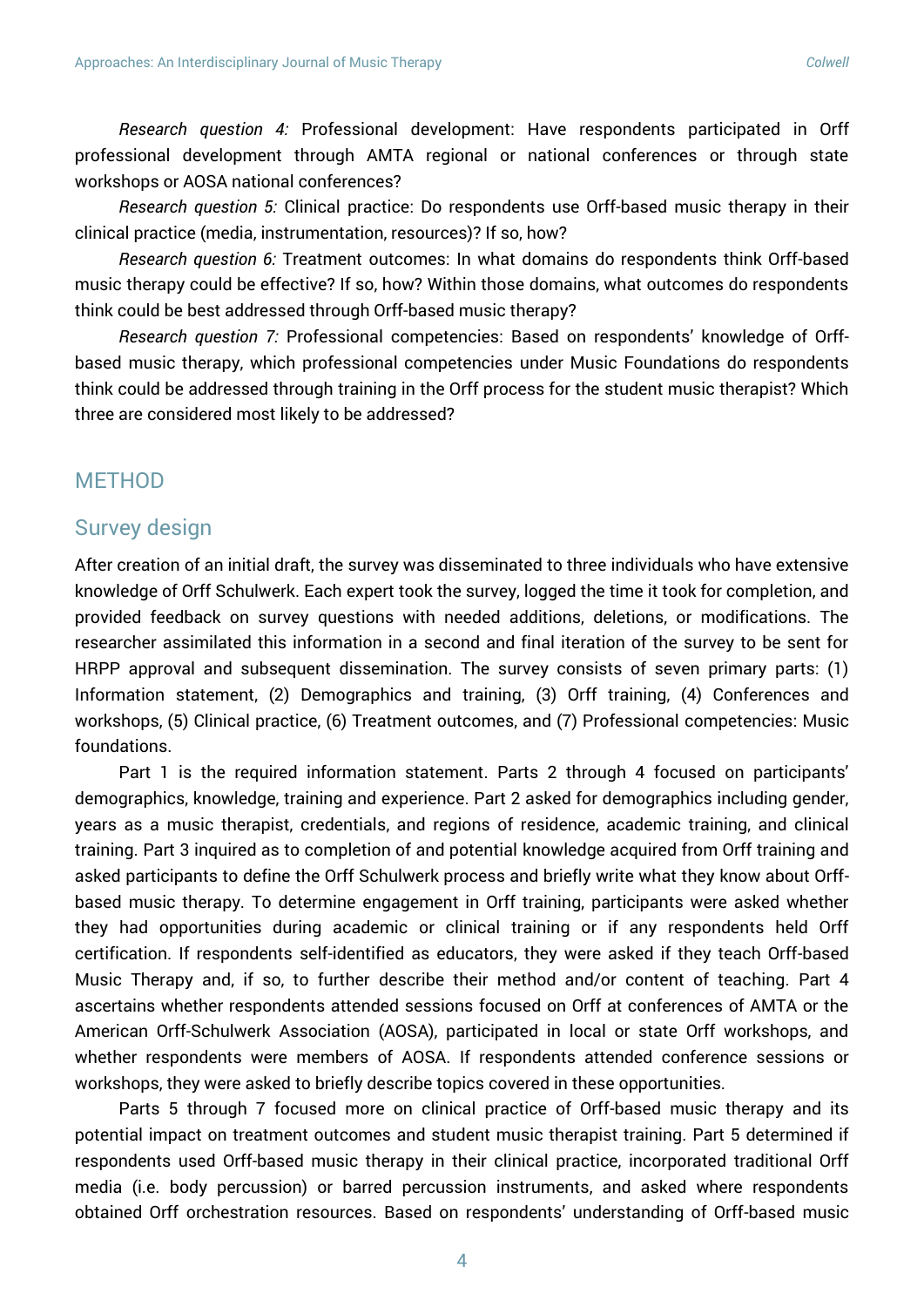therapy, Part 6 investigated which domains participants thought could be impacted by this process and what treatment outcomes could be successfully addressed. Part 7 concluded the survey by asking respondents to indicate which AMTA Professional Competencies within Music Foundations could be addressed through the Orff process.

## Recruitment and informed consent

After approval from the university-affiliated *Human Research Protection Program* (HRPP), the researcher requested and purchased email addresses from the *American Music Therapy Association* (AMTA) as is permitted for research purposes. Potential participants were sent an email with the following information: researcher background and interest in topic, explanation of the study and its purpose, and a link to an online survey through SurveyMonkey. The first section of the survey was an information statement required by the HRPP to support the practice of protection for human subjects participating in research. Participants were notified that if they completed the survey, that action implied informed consent.

# **Participants**

Participants were student and professional members of the American Music Therapy Association (AMTA). An initial list of 3,510 emails was obtained from AMTA for survey dissemination. Due to server limitations, emails were sent in 35 batches of approximately 100 emails per batch. From this initial dissemination, 78 emails came back as no longer valid, five came back with an 'out of office' reply, one respondent asked to be removed from this mailing, one indicated no longer working as a music therapist, and four reported no knowledge of Orff so felt it best not to respond. The researcher removed her own address from the list, dropping the number of possible respondents to 3,420. From this revised number, 383 initiated the survey, indicating an 11% initial response rate. Further information regarding respondents is reported in the Results section of this manuscript.

### **Procedures**

HRPP and AMTA research approvals were obtained as described above in Recruitment and Informed Consent. Approximately one month and again two months after the initial email was sent, a second, and then a third and final reminder email request for survey completion was sent to all respondents. The survey was left open for those who had not yet had the opportunity to complete the survey, but might like to complete it at their convenience. The survey was closed at the six-month mark following initial request. Average survey completion time for those who completed the entire survey was approximately 17 minutes.

# Data security

Due to the nature of this online format, surveys submitted through SurveyMonkey came to the researcher with no identifiable personal information associated with results other than an IP address. This IP address was deleted when participants were assigned a respondent number.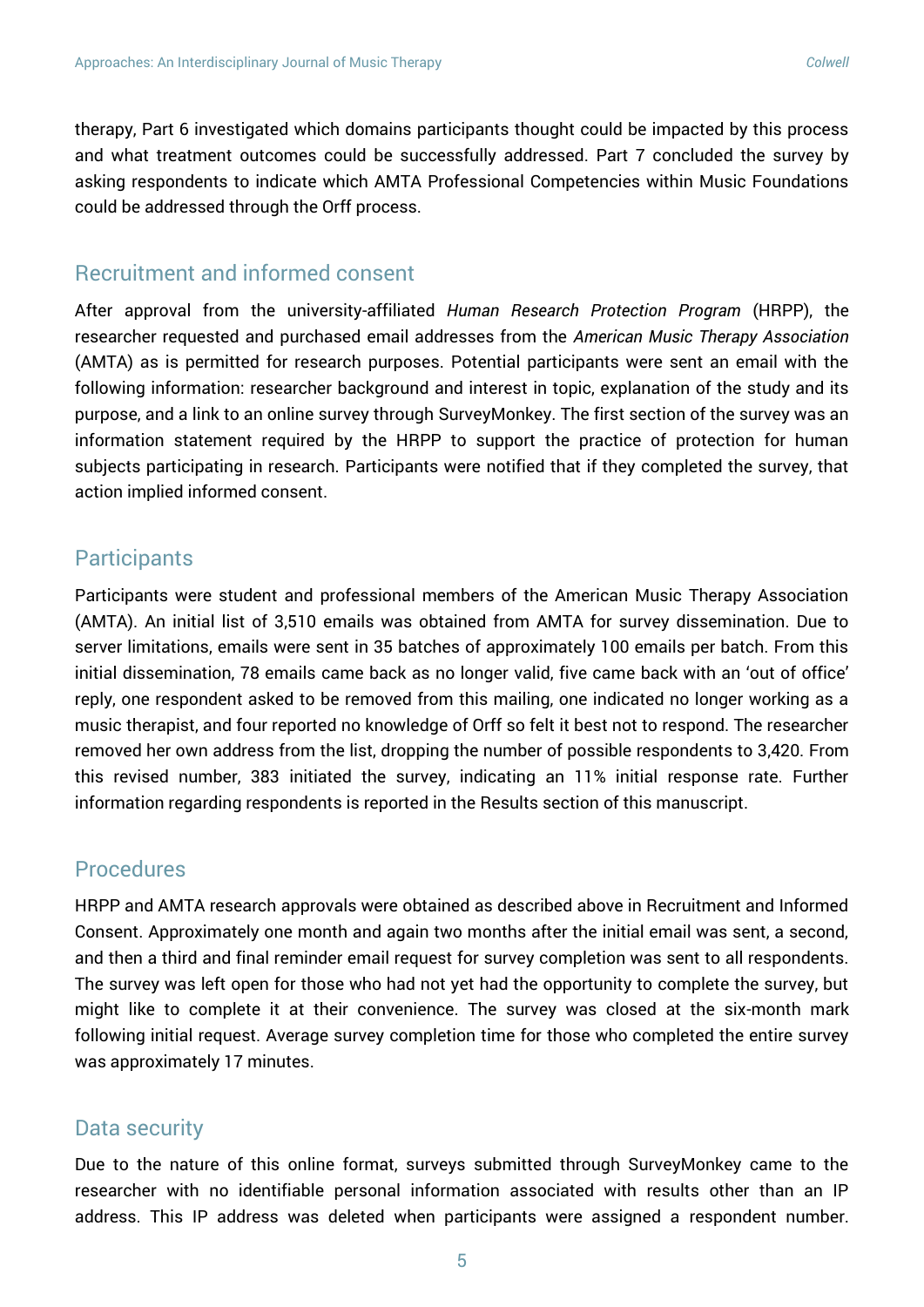SurveyMonkey responses were accessible only to the researcher as results were secured by a researcher-created username and password. Data were entered in SPSS on the desktop computer of the researcher's password-protected computer, kept in a locked university office.

# Survey data analysis

Participants completed the survey with responses submitted through SurveyMonkey*.* The measurement tool was the survey, and data were responses to survey questions. Basic descriptive statistics were provided through SurveyMonkey; although the researcher condensed provided narrative content as needed to present summarised text responses. The researcher and reliability coder each examined all narrative comments with reliability calculated as [(Agreements)/(Agreements + Disagreements)x100] = percentage of agreement.

# **RESULTS**

The results section is organised around the seven research questions listed in the Introduction section. Each research question has been abbreviated to the heading that describes the information obtained from the survey related to that particular research question.

# **Demographics**

A total of 383 participant respondents started the questionnaire. Five incomplete responses were eliminated as they had the same IP address and identical demographics to five completed survey attempts. An additional 51 survey respondents with incomplete responses dropped out of the survey after the *Demographics and Training* section with an additional 10 dropping out near the start of the *Clinical Practice* section. Forty-eight more respondents dropped out near the start of the *Treatment Outcomes* section, with seven respondents leaving the survey at the start of the final section, *Professional Competencies: Music Foundations*. This left a total of 262 completed surveys.

Table 1 depicts information from 262 respondents who completed the survey, targeting gender, years in the profession, credentials, and geographic region of current residence, academic training, and clinical internship training. All 262 respondents answered each question under the *Demographic and Training* section, except gender. As was permissible on the survey, two opted not to respond and one placed a checkmark for each gender, male and female. Participants were asked, if willing, to indicate which school they attended for academic training. Although not listed in Table 1 due to the amount provided, a total of 68 different universities were listed, with 193 (73.7%) of 262 respondents listing a school in this text box. Three schools with the most respondents were University of Kansas (40), Florida State University (11), and Michigan State University (7).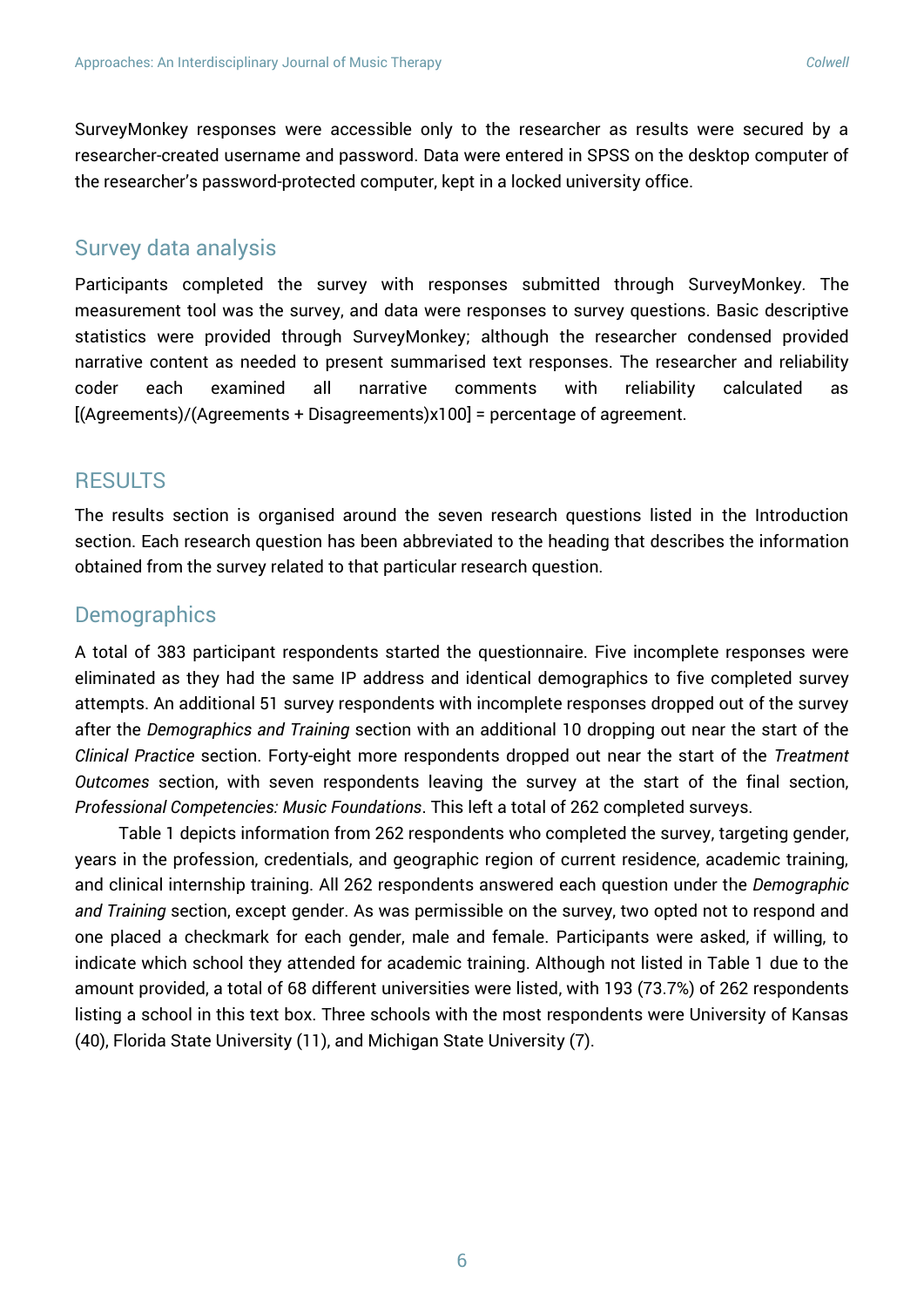|                                                      |                                  | <b>N</b> participants who | % participants who      |
|------------------------------------------------------|----------------------------------|---------------------------|-------------------------|
| <b>Question (total number</b><br>of respondents N/%) | <b>Category</b>                  | responded to individual   | responded to individual |
|                                                      |                                  | question                  | question                |
| Gender (260/99.2%)                                   | Female                           | 231                       | 88.2%                   |
|                                                      | Male                             | 28                        | 10.7%                   |
|                                                      | Other (checked both)             | $\mathbf{1}$              | 0.4%                    |
|                                                      | No response                      | $\overline{2}$            | 0.8%                    |
| Years in Profession                                  | Still in school/Student          | 30                        | 11.5%                   |
| (262/100%)                                           | Less than 5 years                | 73                        | 27.9%                   |
|                                                      | 5-10 years                       | 31                        | 11.8%                   |
|                                                      | 11-15 years                      | 27                        | 10.3%                   |
|                                                      | 16-20 years                      | 22                        | 8.4%                    |
|                                                      | 21-25 years                      | 22                        | 8.4%                    |
|                                                      | More than 25 years               | 57                        | 21.8%                   |
| Credentials (262/100%)                               | Still in school/Student          | 30                        | 11.5%                   |
|                                                      | MT-BC                            | 221                       | 84.4%                   |
|                                                      | <b>CMT</b>                       | 3                         | 1.1%                    |
|                                                      | <b>RMT</b>                       | $\overline{7}$            | 2.7%                    |
|                                                      | MT-BC/RMT                        | $\mathbf{1}$              | 0.4%                    |
| Geographic Region of                                 | Mid-Atlantic                     | 46                        | 17.6%                   |
| Residence (262/100%)                                 | Midwest                          | 49                        | 18.7%                   |
|                                                      | <b>Great Lakes</b>               | 52                        | 19.8%                   |
|                                                      | Southwestern                     | 17                        | 6.5%                    |
|                                                      | Southeastern                     | 45                        | 17.2%                   |
|                                                      | New England                      | 12                        | 4.6%                    |
|                                                      | Western                          | 28                        | 10.7%                   |
|                                                      | <b>International Member</b>      | 12                        | 4.6%                    |
|                                                      | Other*                           | $\mathbf{1}$              | 0.4%                    |
| Geographic Region of                                 | Mid-Atlantic                     | 48                        | 18.3%                   |
| <b>Academic Education</b>                            | Midwest                          | 78                        | 29.8%                   |
| (262/100%)                                           | <b>Great Lakes</b>               | 39                        | 14.9%                   |
|                                                      | Southwestern                     | 13                        | 5.0%                    |
|                                                      | Southeastern                     | 42                        | 16.0%                   |
|                                                      | New England                      | 8                         | 3.1%                    |
|                                                      | Western                          | 17                        | 6.5%                    |
|                                                      | <b>International Member</b>      | $\overline{2}$            | 0.8%                    |
|                                                      | Other**                          | 15                        | 5.7%                    |
| Geographic Region of                                 | Mid-Atlantic                     | 56                        | 21.4%                   |
| Clinical Internship<br>Training (262/100%)           | Midwest                          | 38                        | 14.5%                   |
|                                                      | <b>Great Lakes</b>               | 53                        | 20.2%                   |
|                                                      | Southwestern                     | 23                        | 8.8%                    |
|                                                      | Southeastern                     | 36                        | 13.7%                   |
|                                                      | New England                      | 10                        | 3.8%                    |
|                                                      | Western                          | 30                        | 11.5%                   |
|                                                      | <b>International Member</b>      | $\overline{2}$            | 0.8%                    |
|                                                      | Still in school (pre-internship) | 14                        | 5.3%                    |

\*\* 15 of the 262 participant respondents indicated more than one region of residence

**Table 1:** Respondent demographics and training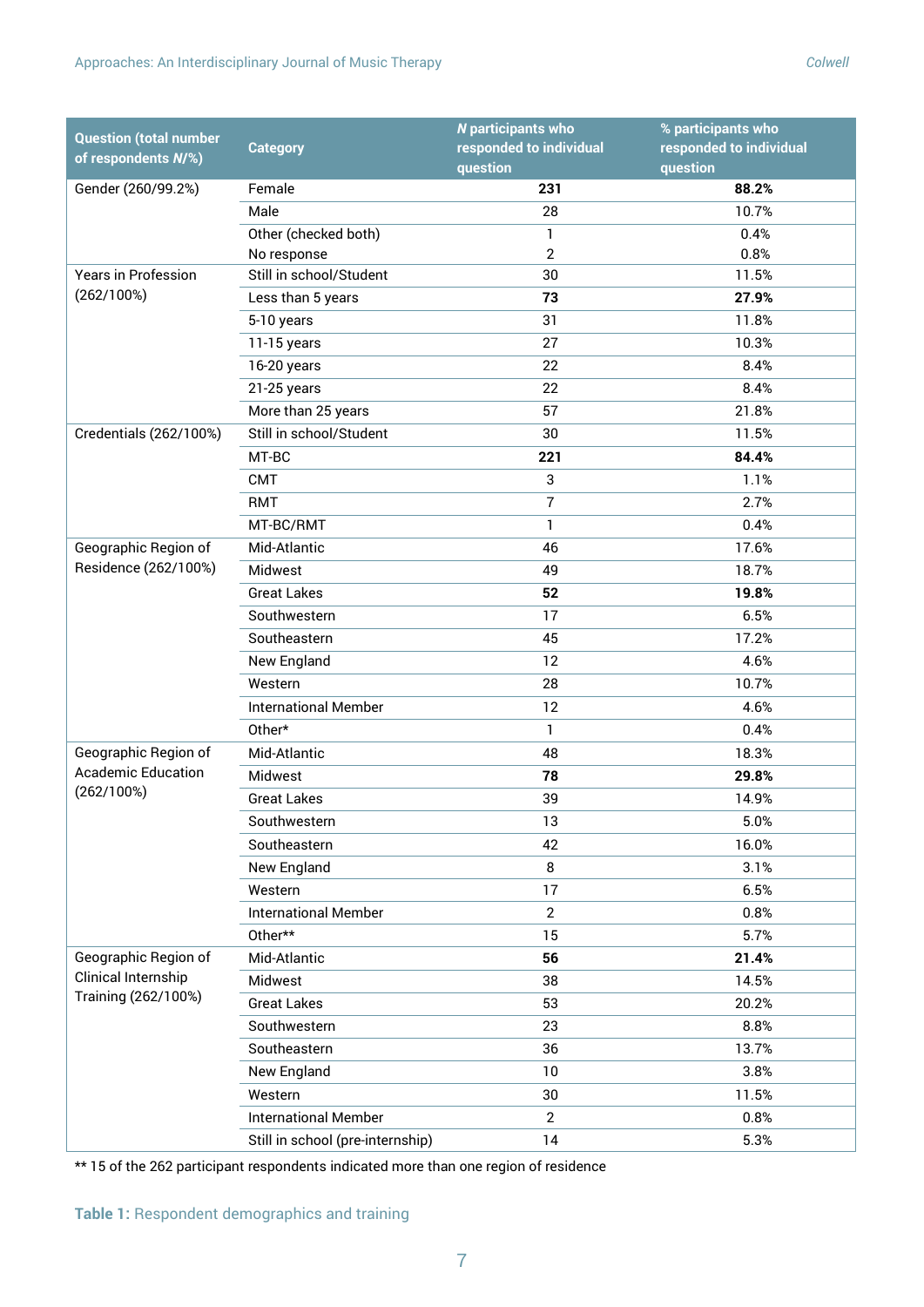# **Definitions**

Of the 262 respondents, 99 indicated either "I don't know" or N/A when asked to define the Orff Schulwerk process in music education, while 75 indicated the same when asked to define Orff-based music therapy. The researcher's primary intent of asking for these definitions was for the respondents to contextualise their survey responses by considering how they personally define these terms. Examination of the supplied definitions indicates the most common words within the definition of Orff Schulwerk were 'music' and 'instruments' and the most common phrase being 'A method of teaching'. Comparable examination of the definition of Orff-based music therapy found the most common words being 'music' and 'Orff', and the two most common phrases being 'To achieve non-musical goals' and 'Use of Orff instruments'. Sample definitions from respondents were:

The definition of Orff Schulwerk process in music education is:

- folk-based, elemental and organic way of teaching and learning music.
- the use of simple instruments to create a complex musical experience.
- the use of rhythm, speech and movement to encourage creativity.
- that there are a number of fundamental aspects of Orff in each country where it is implemented, the music at its foundation is the folk music of that country, it uses specially designed instruments that are accessible and adaptable, it stresses the importance of body percussion and movement, it relies on a scaffolding of skills to teach concepts and music, it is experiential.

The definition of Orff-based music therapy is:

- to use the Orff process as a way of engaging with music/music learning/improvisation; other music therapy goals may be met, but this is how the engagement happens in the music.
- the use of Orff instruments using the pentatonic scale, voice and movement to create music and encourage self-confidence and self-expression.
- a collaborative music experience that uses progressively accessible musical containers, movement, and progressively accessible instrumentation to promote health-oriented goals.
- a highly interactive and engaging method involving use of selected and prescribed materials of the Orff Schulwerk approach in the context of a therapeutic relationship with the music therapist to address the clinical domains and to meet the client's assessed needs.

# **Training**

When inquiring about Orff training, approximately 56% (146) of all participant respondents indicated that they had experienced Orff training in their academic programme (see Table 2 for results related to training). Of these 146 respondents, 112 chose to expand with a narrative response, with 126 different academic experiences related to Orff listed in the comments. Fifty-six listed specific experiences were within academic coursework, with 21 of those 56 having semester-long courses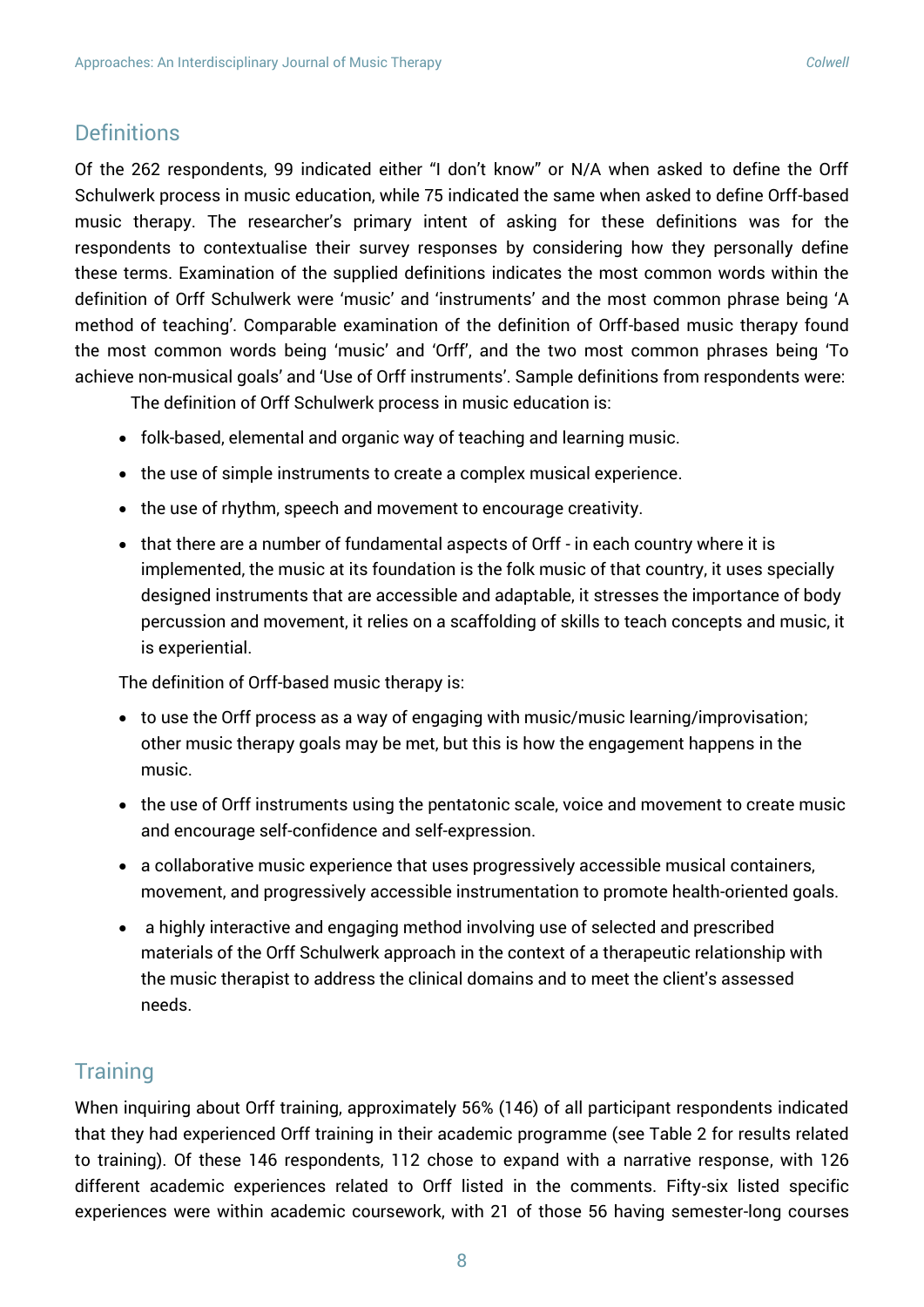specifically targeting Orff-based music therapy. Twenty-two listed general or brief information embedded in a methods course, while four stated they had training but were not specific as to what or where. Three participated in an Orff ensemble, and 14 said they played Orff instruments in classes. Twelve indicated they completed a Level 1 Orff teacher training course, one a Level 2 course, and eight attended an Orff-focused workshop during their academic programme matriculation. Three said they completed readings about Orff for coursework, and three indicated they had trained with Carol Bitcon, a well-known music therapist and clinical training director who was an Orff specialist (83% reliability between content coders).

| <b>Question (total number of</b><br>respondents N/%) | <b>Category</b>      | <b>N</b> participants who responded<br>to individual question | % participants who responded<br>to individual question |
|------------------------------------------------------|----------------------|---------------------------------------------------------------|--------------------------------------------------------|
| Orff training in academic<br>programme (262/100%)    | <b>Yes</b>           | 146                                                           | 55.7%                                                  |
|                                                      | No                   | 116                                                           | 44.3%                                                  |
|                                                      | Yes                  | 23                                                            | 8.8% (9.3% post intern)                                |
| Orff training in clinical<br>internship (262/100%)   | No                   | 225                                                           | 85.9% (90.7% post intern)                              |
|                                                      | N/A (pre-internship) | 14                                                            | 5.4%                                                   |
| Orff training approved by                            | Yes                  | 45                                                            | 17.2%                                                  |
| AOSA (262/100%)                                      | No                   | 217                                                           | 82.8%                                                  |
|                                                      | Level 1              | 38                                                            | 84.4%                                                  |
|                                                      | Level 2              | 10                                                            | 22.2%                                                  |
| Yes to AOSA approved<br>training (45/100%)*          | Level 3              | $\overline{7}$                                                | 15.6%                                                  |
|                                                      | <b>Master Class</b>  | 6                                                             | 13.3%                                                  |
|                                                      | Apprentice           | 0                                                             | 0%                                                     |
|                                                      | <b>Yes</b>           | 30                                                            | 11.5% (50% of educators)                               |
| Teach Orff-based music<br>therapy (60/100%)          | No                   | 30<br>11.5% (50% of educators)                                |                                                        |
|                                                      | N/A; not educator    | 202                                                           | 77.1%                                                  |

*\**note that only 45 participant respondents answered this question, and percentages can be greater than 100% as each respondent could indicate more than one option

**Table 2:** Training in and teaching of Orff Schulwerk

Removing participant respondents who had not yet completed their clinical internships (14 of 262), only 9.3% (23) of the remaining 248 respondents indicated training within their internship experience. These 23 respondents plus two others, who originally indicated no training, chose to respond to the narrative question and described Orff experiences during their clinical internship. Eight stated they used Orff instruments, five addressed concepts related to Orff Schulwerk, seven attended weekend workshops, one completed Level 1 Orff certification, and four had training with Carol Bitcon (100% reliability between content coders).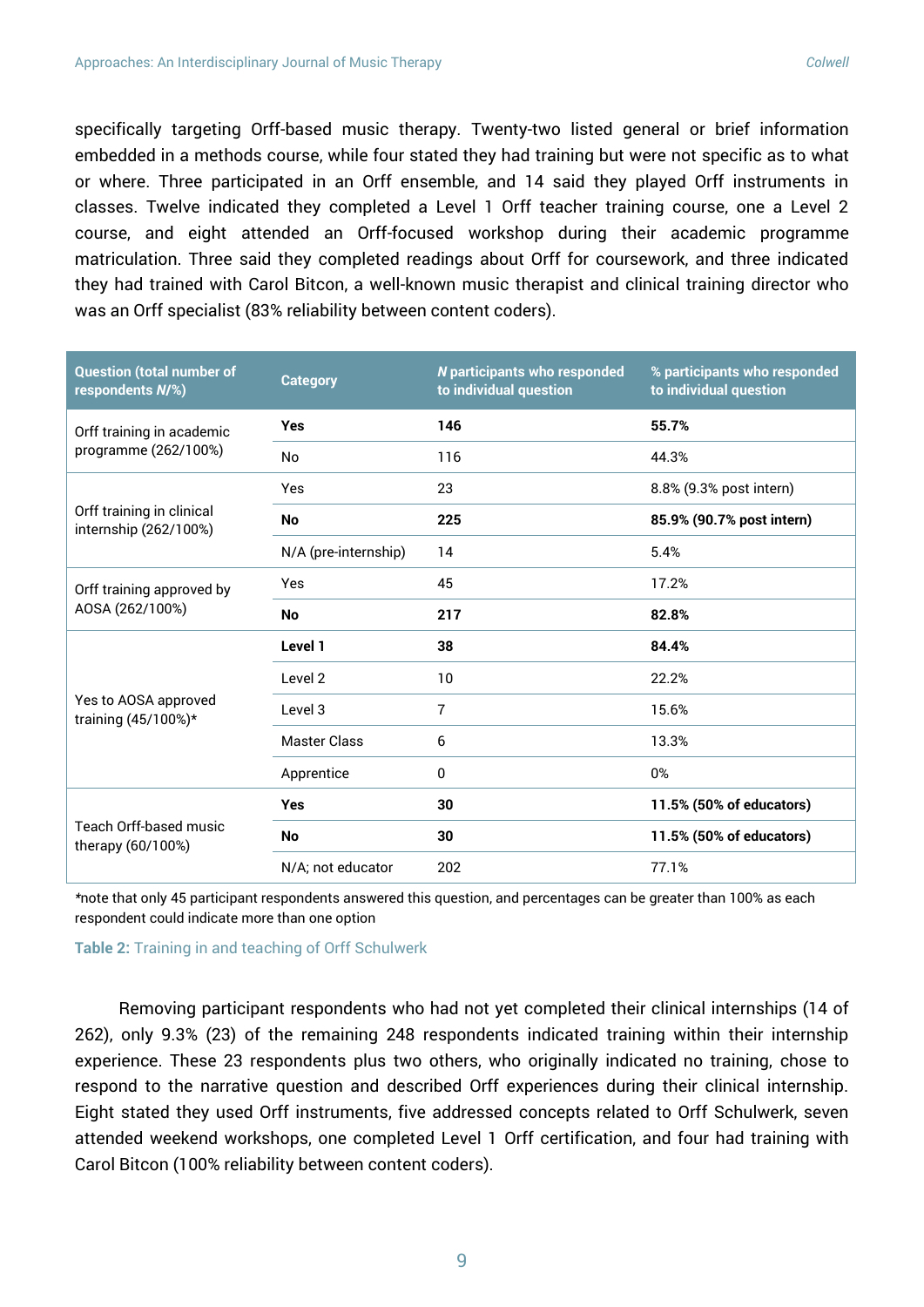Two hundred and seventeen (82.8%) respondents indicated that they did not have any specific AOSA-approved training in Orff Schulwerk, while 45 (17.2%) said that they did. Teacher training in Orff Schulwerk through AOSA-approved courses consists of three levels that must be taken sequentially, followed by an optional extended Master Class and then an apprenticeship opportunity to become an official teacher trainer. Due to this stair-stepping process, the overall percentage response for this question equals more than 100% as the 45 individuals who indicated they had specific training could indicate completion of more than one level.

Of the 262 respondents, 60 indicated that they were educators with exactly half (30) stating that, yes, they do teach Orff-based music therapy, while 30 indicated that they do not. Educators were asked to describe what they teach if they indicated that they do so. Of the 30 respondents who said yes, 24 described that process with 29 different comments, as some provided more than one way that the approach is addressed in the curriculum. Twelve respondents indicated that the information was embedded in methods courses, two within percussion courses, four addressed it through improvisational experiences, one had an Introduction to Orff Schulwerk course, one a specific Orff-based music therapy course, and two respondents required Level I Orff Schulwerk teacher training that was part of their curriculum. Some were less embedded in the curriculum, as two provided reading content on the topic, three stated they use Orff instruments, while one said it was supported during clinical practicum supervision but not the academic programme. One mentioned extensive previous experience in Orff but did not indicate how it was conveyed in their current curriculum (90% reliability between content coders). See Table 2 for information about *Orff Training*.

## Professional development

Eighty (30.5%) of the 262 participant respondents indicated they had attended Orff-based music therapy sessions at AMTA conferences, 15 (5.7%) had done the same at AOSA conferences, and 69 (26.3%) had attended local or state Orff workshops. Of the 262 respondents, only 8 (3.1%) indicated that they were members of AOSA. See Table 3 for information about *Professional Development.*

Only 43 of the 80 who responded that they had attended sessions at AMTA provided information about topics, some articulating more than one. Fifteen described sessions giving a general overview of Orff, 10 identified actual presenters (Colwell, Bitcon, Bang, Detmer, Kleiner, Robbins), 13 responses were related to special populations (e.g. adult bereavement and hospice, individuals with cancer, children with various developmental disabilities), while nine referenced various Orff media (e.g. instruments, body percussion, improvisation, chant writing, and children's literature) (100% reliability between content coders).

Of the 15 individuals who had attended sessions at AOSA with music therapy-related topics, eight offered topics; with five general, two specific, and one with both general and specific. For the three specific areas, one was on improvisation and grief, one language development, and one music and special learners (100% reliability between content coders). Of the 69 who indicated they attended workshops, 25 responded with one or more specific topics/presenter names including various Orff media (15), Orff Schulwerk process (4), population-focused (5), presenters (9 different individuals), and clinical applications (1) (99% reliability between content coders).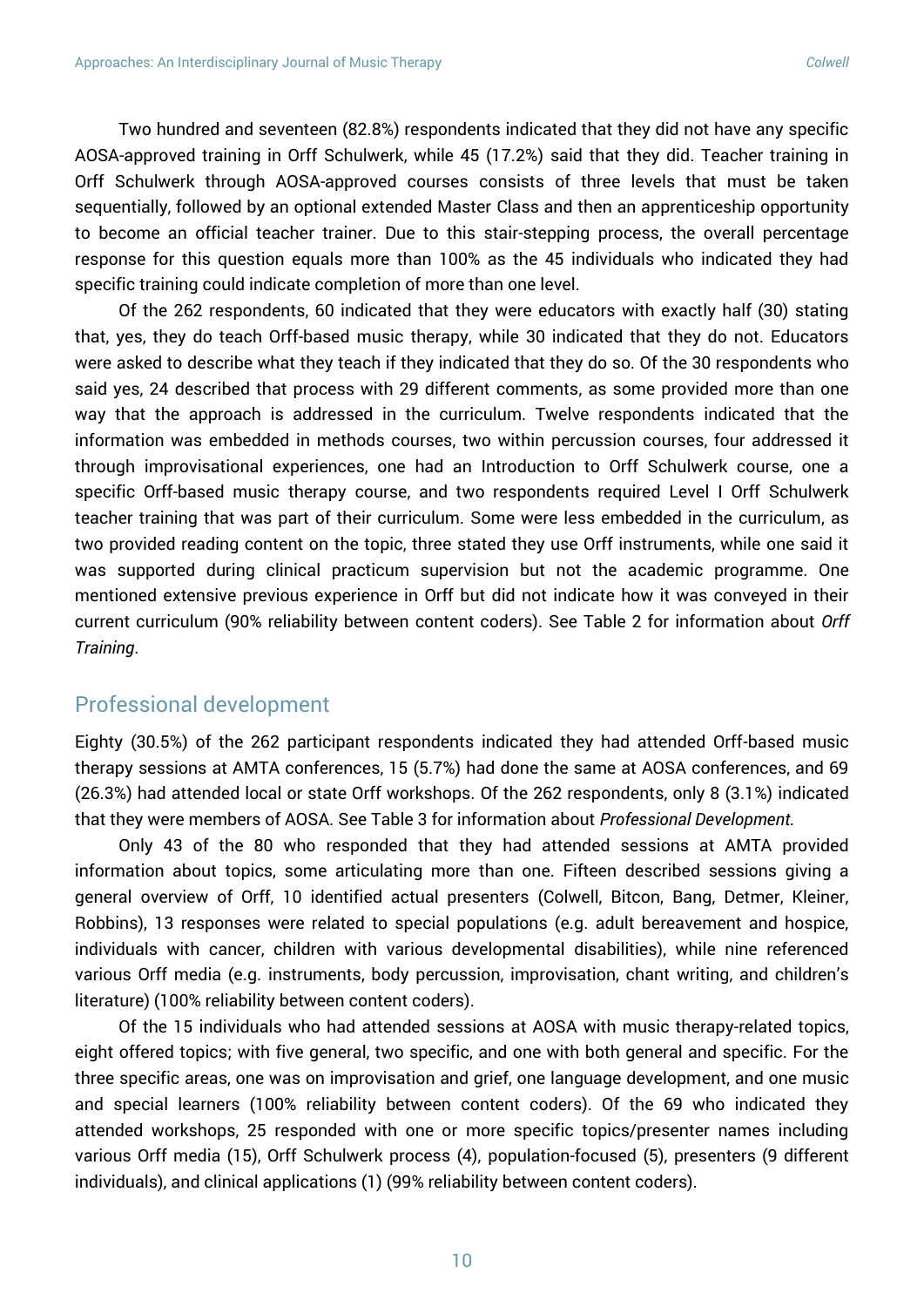| <b>Question (total number of</b><br>respondents N/%) | <b>Category</b> | N participants who<br>responded to<br>individual question | % participants who<br>responded to<br>individual question |
|------------------------------------------------------|-----------------|-----------------------------------------------------------|-----------------------------------------------------------|
| Attended Orff-based music therapy sessions           | Yes             | 80                                                        | 30.5%                                                     |
| at AMTA conferences (262/100%)                       | No              | 182                                                       | 69.5%                                                     |
| Attended Orff-based music therapy sessions           | Yes             | 15                                                        | 5.7%                                                      |
| at AOSA national conventions (262/100%)              | <b>No</b>       | 247                                                       | 94.3%                                                     |
| Attended local or state Orff workshops               | Yes             | 69                                                        | 26.3%                                                     |
| (262/100%)                                           | No              | 193                                                       | 73.7%                                                     |
|                                                      | Yes             | 8                                                         | 3.1%                                                      |
| Member of AOSA (262/100%)                            | <b>No</b>       | 254                                                       | 96.9%                                                     |

**Table 3:** Professional development of survey respondents

# Clinical practice

When asked if respondents used Orff-based music therapy in their clinical practice, 104 (39.7%) said yes, with each giving a response of how it was being used, along with 10 respondents who initially said no; therefore, 114 actually responded to the narrative portion. Twenty-one responded that they were not using Orff, gave vague responses ('in a way'), or provided frequency information rather than content ('occasionally'). Some respondents gave more than one description of what and/or how they were using Orff in their clinical practicum, yielding a total of 103 different responses. Forty-four statements focused on Orff media, techniques, strategies, or process, while 42 referenced the use of either Orff melodic percussion or classroom percussion instruments. Twelve talked about specific interventions or populations, three referenced facilitating Orff ensembles, and two talked about creating Orffestrations (86% reliability between content coders). As a follow-up, participants were asked to indicate what Orff media, instrumentation, and resources they use regardless of whether they answered yes to the question about Orff-based music therapy in their clinical practice. Due to the possibility of checking all or none, percentages and responses vary. Detailed information for each aspect of these three subcategories is presented in Table 4. In examining specific media, 207 respondents indicated they do use Orff media with improvisation the most common use (90.3%). When exploring instrumentation, 124 (70.9%) of the 175 who indicated they use Orff instruments selected Alto Xylophone as the instrument used most frequently. Only 128 participants indicated that they use any of the resource options listed, with 'therapist-composed' the most common option used. One hundred and twelve of the 128 (87.5%) reported creating their own orchestrations.

# Treatment outcomes

All 262 participant respondents answered this question. Respondents could select one or more of the six listed domains of social, emotional, behavioural, motor, communication, and cognitive; therefore, percentages add up to more than 100%. Although there was not strong disparity among domains, 95.4% of the participants felt that Orff-based music therapy could be effective for the social domain followed closely by 92.0% of participants checking the motor domain (see Table 5).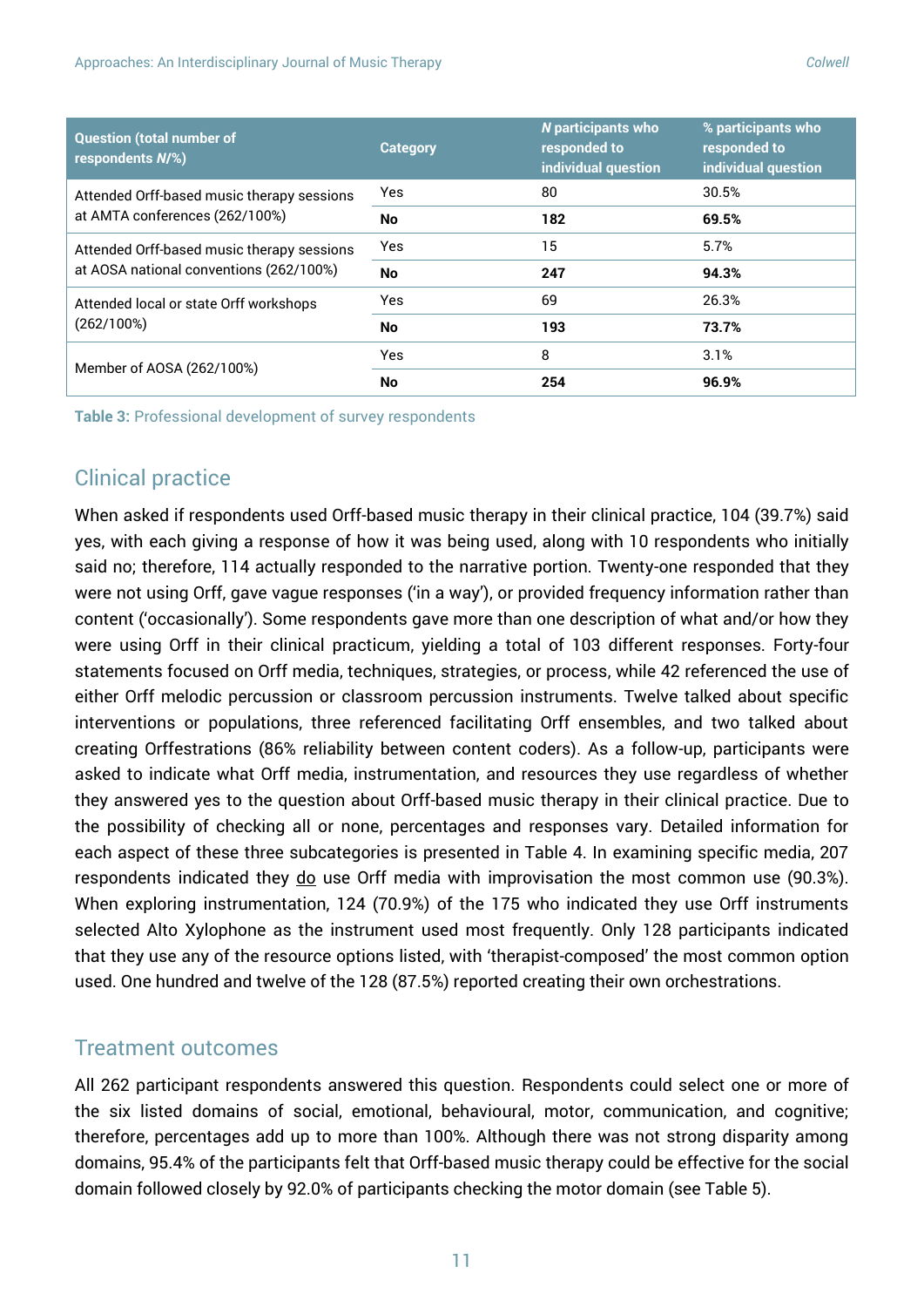| <b>Question (total number of</b><br>respondents N/%)     | <b>Category</b>                | <b>N</b> participants who<br>responded to individual<br>question | % participants who<br>responded to individual<br>question |
|----------------------------------------------------------|--------------------------------|------------------------------------------------------------------|-----------------------------------------------------------|
| Use Orff in clinical practice                            | Yes                            | 104                                                              | 39.7%                                                     |
| (262/100%)                                               | No                             | 158                                                              | 60.3%                                                     |
|                                                          | Improvisation                  | 187                                                              | 90.3%*                                                    |
|                                                          | <b>Body Percussion</b>         | 156                                                              | 75.4%                                                     |
| Media                                                    | Ostinato                       | 130                                                              | 62.8%                                                     |
| (Yes= 207/79.0% of total N;<br>% of those indicating Yes | Chanting                       | 120                                                              | 60.0%                                                     |
| included)                                                | <b>Instrumental Colour</b>     | 77                                                               | 37.2%                                                     |
|                                                          | <b>Borduns</b>                 | 54                                                               | 26.1%                                                     |
|                                                          | No/Do not use media            | 55                                                               | 21.0% of total N                                          |
|                                                          | Soprano Glockenspiel           | 104                                                              | 59.4%*                                                    |
|                                                          | Alto Glockenspiel              | 68                                                               | 26.0%                                                     |
|                                                          | Soprano Xylophone              | 89                                                               | 38.9%                                                     |
| Instrumentation                                          | <b>Alto Xylophone</b>          | 124                                                              | 70.9%                                                     |
| (Yes= 175/66.8% of total N;<br>% of those indicating Yes | <b>Bass Xylophone</b>          | 73                                                               | 41.7%                                                     |
| included)                                                | Soprano Metallophone           | 55                                                               | 31.4%                                                     |
|                                                          | Alto Metallophone              | 71                                                               | 40.6%                                                     |
|                                                          | <b>Bass Metallophone</b>       | 36                                                               | 20.6%                                                     |
|                                                          | <b>No</b>                      | 87                                                               | 33.2% of total N                                          |
|                                                          | <b>Therapist-composed</b>      | 112                                                              | 87.5%*                                                    |
| <b>Resources</b>                                         | Precomposed/published          | 50                                                               | 39.0%                                                     |
| (Yes= 128/48.9% of total N;<br>% of those indicating Yes | Borrowed from presenter        | 49                                                               | 38.3%                                                     |
| included)                                                | Borrowed from colleague        | 31                                                               | 24.2%                                                     |
|                                                          | N/A /don't use these resources | 134                                                              | 51.1% of total N                                          |

*\**percentages revised for those only answering, yes, they use media, instrumentation or resources

#### **Table 4:** Clinical practice: Media, instrumentation, and resources

| <b>Question (total number of</b><br>respondents N/%) | <b>Category</b> | <b>N</b> participants who<br>responded to individual<br>question | % participants who responded to<br>individual question |
|------------------------------------------------------|-----------------|------------------------------------------------------------------|--------------------------------------------------------|
|                                                      | <b>Social</b>   | 250                                                              | 95.4%                                                  |
|                                                      | Motor           | 241                                                              | 92.0%                                                  |
| Domains for which Orff-based                         | Communication   | 222                                                              | 84.7%                                                  |
| music therapy could be effective<br>(262/100%)       | Cognitive       | 219                                                              | 83.6%                                                  |
|                                                      | Emotional       | 214                                                              | 81.7%                                                  |
|                                                      | Behavioural     | 198                                                              | 75.6%                                                  |

**Table 5:** Treatment outcomes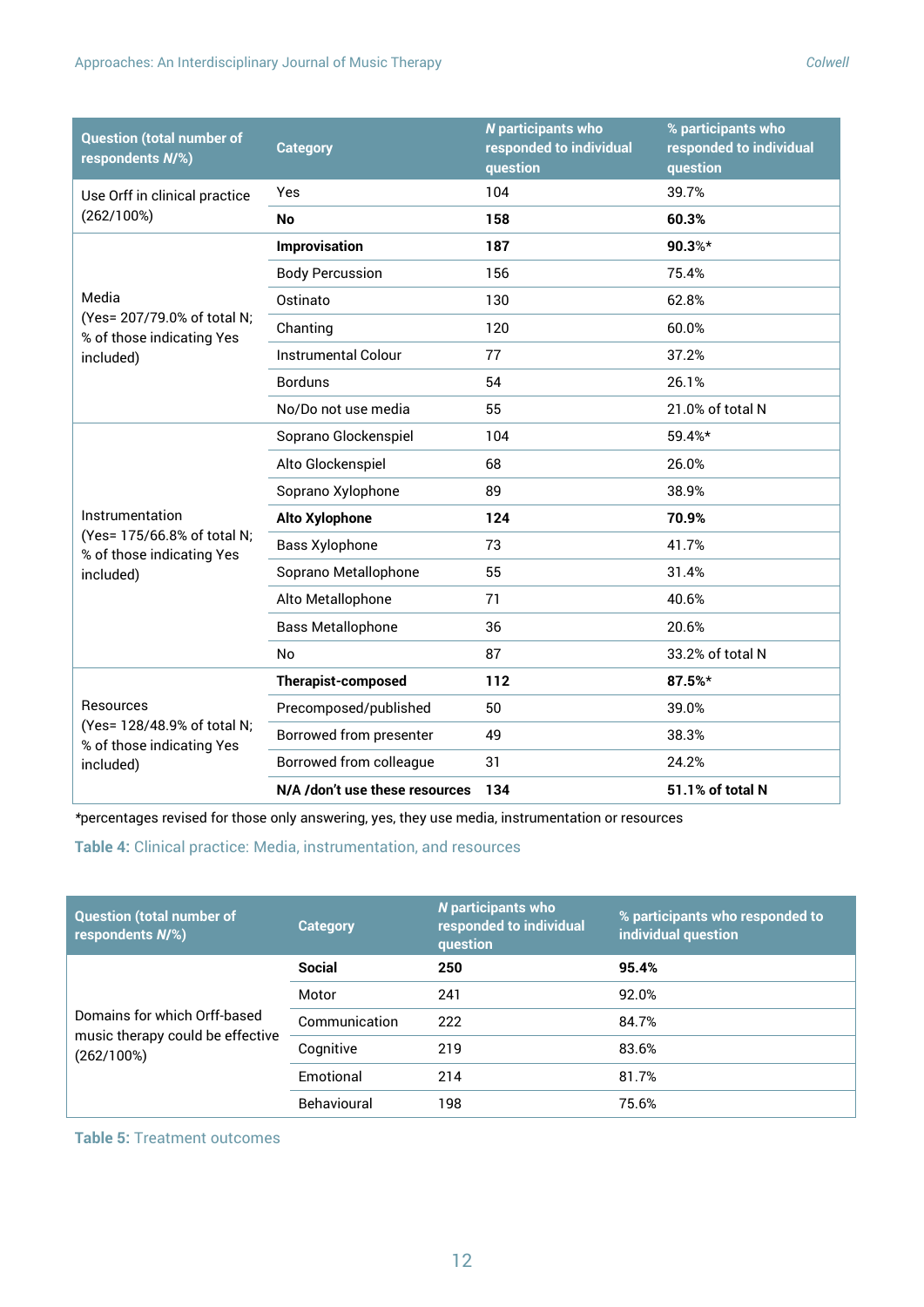Participants were then asked to give an example of an appropriate clinical intervention for the *one* domain they thought would most naturally fit Orff-based music therapy from a predetermined list of six (social, emotional, behavioural, motor, communication, and cognitive). They were asked to list the domain and give a brief example of an intervention. Of the 262 respondents, 184 chose to supply domains as requested; yet some gave more than one, for a total of 194 responses. Seventy chose social, 35 emotional, 31 communication, 24 motor, 17 cognitive, 11 behavioural, while six indicated that it could be used to address all six of the domains presented on the survey (100% reliability between content coders).

Participants were also asked to indicate three treatment outcomes that they felt could be successfully addressed based on their understanding of Orff-based music therapy. Of the 262 respondents, 246 participants gave between one and three specific treatment outcomes for an overall total of 721. Categorising these outcomes into associated domain areas, seven domains were represented with the percentage of outcomes under each domain provided: motor, (25.52%) social (20.80%), cognitive (17.75%), emotional (16.65%), communication (13.32%), behavioural (5.13%), and psychosocial (0.83%). The researcher notes the choice to add the psychosocial domain based on content of provided treatment outcomes (89% reliability between content coders).

## Professional competencies

Participants were asked to select all professional competencies within Music Foundations that they felt could be addressed through training in the Orff process for student music therapists. Under *1. Music Theory and History,* 73.3% checked 1.5 Transpose simple compositions. Within *2. Composing and Arranging,* 92.7% checked 2.1 Compose songs with simple accompaniment, and 90.5% checked 2.2 Adapt, arrange, transpose and simplify […] ensembles. Almost 79% checked 3.2 Perform in small and large ensembles under *3.Major Performance Medium Skills.*

Under *Functional Music Skills (voice, piano, guitar, percussion),* 85.9% checked 4.1.8 Utilise basic percussion techniques on several standard and ethnic instruments. Also, under *Functional Music Skills,* 90.5% of the participants checked 4.3 Improvise on pitched and unpitched instruments, and vocally in a variety of settings including individual, dyad, small or large group. Under *Conducting Skills*, 76.0% of participants checked 5.2 Conduct small and large vocal and instrumental ensembles, while 82.8% checked 6.1 Direct structured and improvisatory movement experiences under *Movement Skills.* Descriptive information on each competency is presented in Table 6.

Participants were also asked to indicate which were the top three competencies that they felt would be most effectively addressed through training in Orff-based music therapy, and this information is presented in Table 7. Condensed data indicates that the top three competencies that respondents felt would be most effectively addressed through training in Orff-based music therapy are 2.2 Adapt, arrange, transpose, and simplify […] ensembles, 4.2 Develop original melodies, simple accompaniments, and short pieces extemporaneously in a variety of mood and styles, vocally and instrumentally, and 4.3 Improvise on pitched and unpitched instruments, and vocally in a variety of settings including individual, dyad, small or large group.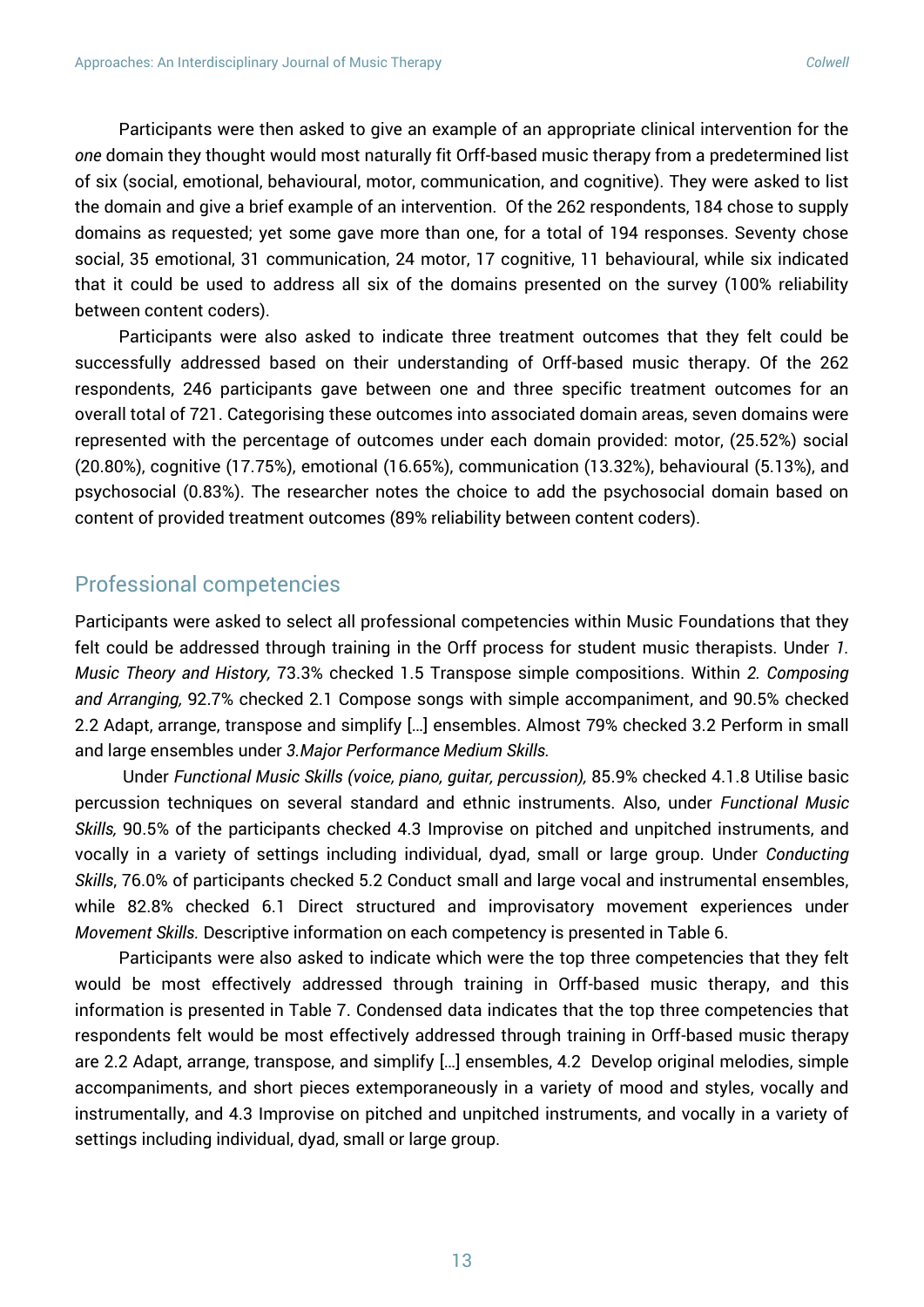| <b>Question (total</b><br>number of<br>respondents N/%) | <b>Category</b>                                                                                                                                                             | <b>N</b> participants who<br>responded to<br>individual question | % participants who<br>responded to<br>individual question |
|---------------------------------------------------------|-----------------------------------------------------------------------------------------------------------------------------------------------------------------------------|------------------------------------------------------------------|-----------------------------------------------------------|
| Music theory<br>and history                             | 1.1 Recognise standard works in the literature.                                                                                                                             | 86                                                               | 32.8%                                                     |
| (246/100%)                                              | 1.2 Identify elemental, structural, and stylistic<br>characteristics of music from various periods and<br>cultures.                                                         | 141                                                              | 53.8%                                                     |
|                                                         | 1.3 Sight-sing melodies of both diatonic and chromatic<br>makeup.                                                                                                           | 175                                                              | 66.8%                                                     |
|                                                         | 1.4 Take aural dictation of melodies, rhythms, and<br>chord progressions.                                                                                                   | 178                                                              | 67.9%                                                     |
|                                                         | 1.5 Transpose simple compositions.                                                                                                                                          | 192                                                              | 73.3%                                                     |
| Compositional and<br>arranging skills                   | 2.1 Compose songs with simple accompaniment                                                                                                                                 | 243                                                              | 92.7%                                                     |
| (258/100%)                                              | 2.2 Adapt, arrange, transpose, and simplify music<br>compositions for small vocal and non-symphonic<br>instrumental ensembles                                               | 237                                                              | 90.5%                                                     |
| Major performance<br>medium skills<br>(228/100%)        | 3.1 Perform appropriate undergraduate repertoire;<br>demonstrate musicianship, technical proficiency, and<br>interpretive understanding on a principal<br>instrument/voice. | 102                                                              | 38.9%                                                     |
|                                                         | 3.2 Perform in small and large ensembles                                                                                                                                    | 206                                                              | 78.6%                                                     |
| Functional<br>music skills<br>(voice, piano,            | 4.1.1 Lead and accompany proficiently on instruments<br>including, but not limited to, voice, piano, guitar, and<br>percussion.                                             | 195                                                              | 74.4%                                                     |
| guitar, and<br>percussion)                              | 4.1.2 Play basic chord progressions in several major<br>and minor keys with varied accompaniment patterns.                                                                  | 167                                                              | 63.7%                                                     |
| (257/100%)                                              | 4.1.3 Play and sing a basic repertoire of traditional,<br>folk, and popular songs with and without printed<br>music.                                                        | 184                                                              | 70.2%                                                     |
|                                                         | 4.1.4 Sing in tune with a pleasing quality and adequate<br>volume both with accompaniment and acapella.                                                                     | 178                                                              | 67.9%                                                     |
|                                                         | 4.1.5 Sight-read simple compositions and song<br>accompaniments                                                                                                             | 177                                                              | 67.6%                                                     |
|                                                         | 4.1.6 Harmonise and transpose simple compositions<br>in several keys                                                                                                        | 158                                                              | 60.3%                                                     |
|                                                         | 4.1.7 Tune stringed instruments using standard and<br>other tunings.                                                                                                        | 62                                                               | 23.7%                                                     |
|                                                         | 4.1.8 Utilise basic percussion techniques on several<br>standard and ethnic instruments.                                                                                    | 225                                                              | 85.9%                                                     |
| Functional<br>music skills<br>(256/100%)                | 4.2 Develop original melodies, simple<br>accompaniments, and short pieces extemporaneously<br>in a variety of moods and styles, vocally and<br>instrumentally.              | 230                                                              | 87.8%                                                     |
|                                                         | 4.3 Improvise on pitched and unpitched instruments,<br>and vocally in a variety of settings including individual,<br>dyad, small or large group.                            | 237                                                              | 90.5%                                                     |
|                                                         | 4.4 Care for and maintain instruments.                                                                                                                                      | 212                                                              | 80.9%                                                     |
| Conducting skills                                       | 5.1 Conduct basic patterns with technical accuracy                                                                                                                          | 182                                                              | 69.5%                                                     |
| (230/100%)                                              | 5.2 Conduct small and large vocal and instrumental<br>ensembles.                                                                                                            | 199                                                              | 76.0%                                                     |
| Movement skills<br>(229/100%)                           | 6.1 Direct structured and improvisatory movement<br>experiences.                                                                                                            | 217                                                              | 82.8%                                                     |
|                                                         | 6.2 Move in a structured and/or improvisatory manner<br>for expressive purposes.                                                                                            | 204                                                              | 77.9%                                                     |

**Table 6:** AMTA professional competencies: Music foundations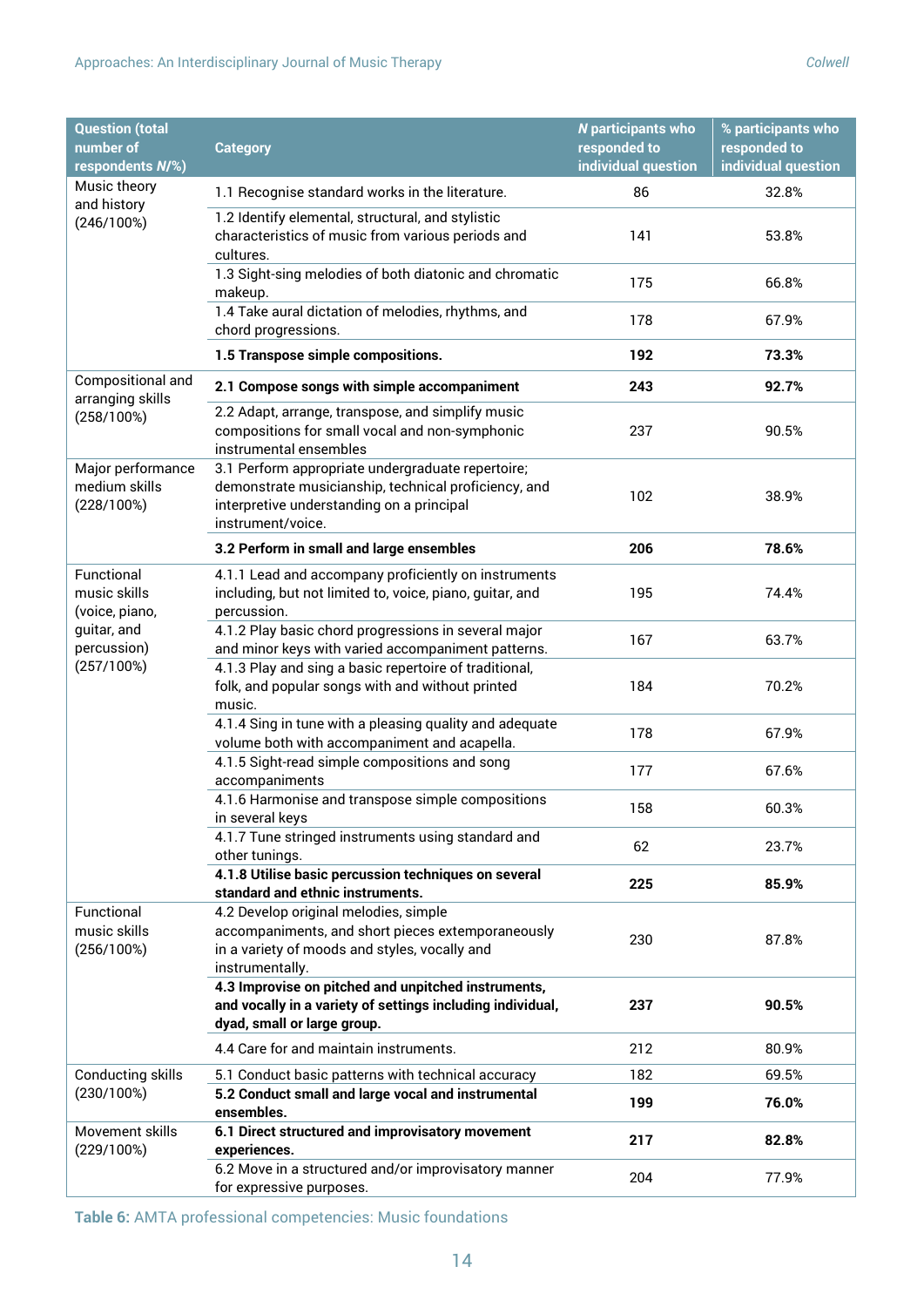| <b>Competency Frequency</b> |                | <b>Competency</b> | <b>Frequency</b> |
|-----------------------------|----------------|-------------------|------------------|
| 1.1                         | 1              | 4.1.4             | $\overline{7}$   |
| 1.2                         | 8              | 4.1.5             | 9                |
| 1.3                         | $\overline{7}$ | 4.1.6             | 5                |
| 1.4                         | 4              | 4.1.7             | $\mathbf{1}$     |
| 1.5                         | 11             | 4.1.8             | 37               |
| 2.1                         | 57             | 4.2               | 80               |
| 2.2                         | 69             | 4.3               | 107              |
| 3.1                         | 5              | 4.4               | 6                |
| 3.2                         | 18             | 5.1               | 11               |
| 4.1.1                       | 18             | 5.2               | 34               |
| 4.1.2                       | 8              | 6.1               | 59               |
| 4.1.3                       | 22             | 6.2               | 27               |

**Table 7:** AMTA professional competencies respondents deemed most effectively addressed through training in Orff

# **DISCUSSION**

The purpose of this research study was to examine the knowledge and training of Orff-based music therapy among music therapy students, clinicians, and educators using a variety of demographic, training, and outcome variables. The results section answers seven research questions posed to address the primary purpose statement.

### Data summary

*Demographics:* As expected in our field, the majority of respondents were female, with a somewhat balanced dispersion across experience from students through to those in the profession for more than 25 years; most were MT-BCs, and 22.9% were educators. Survey respondents were from all seven AMTA regions with a small representation of international members. While the response rate was low, the diversity of respondents was evident from a review of these demographics. A total of 116 dropped out of the survey at various stages across sections. It appears a bit less than half of those that dropped out (51, 44.0%) did so at the end of demographics, just as they were asked to give a definition of Orff Schulwerk in music education and music therapy. Perhaps they felt that if they did not have that knowledge, it would not be appropriate to continue with the survey. Another large group of respondents who left the survey (48, 41.4%) did so after the section on clinical practice as they started the section on treatment outcomes. It is possible this group of respondents did not use Orff in their clinical practice or perhaps did not feel they could adequately offer suggestions on treatment options due to their lack of knowledge of or experience with Orff-based music therapy.

*Definitions:* Sixty-two per cent (163) of respondents provided a definition for Orff Schulwerk in music education, and 71.4% (187) provided a definition for Orff-based music therapy. Definition lengths and complexity were diverse among respondents. In running an initial word-frequency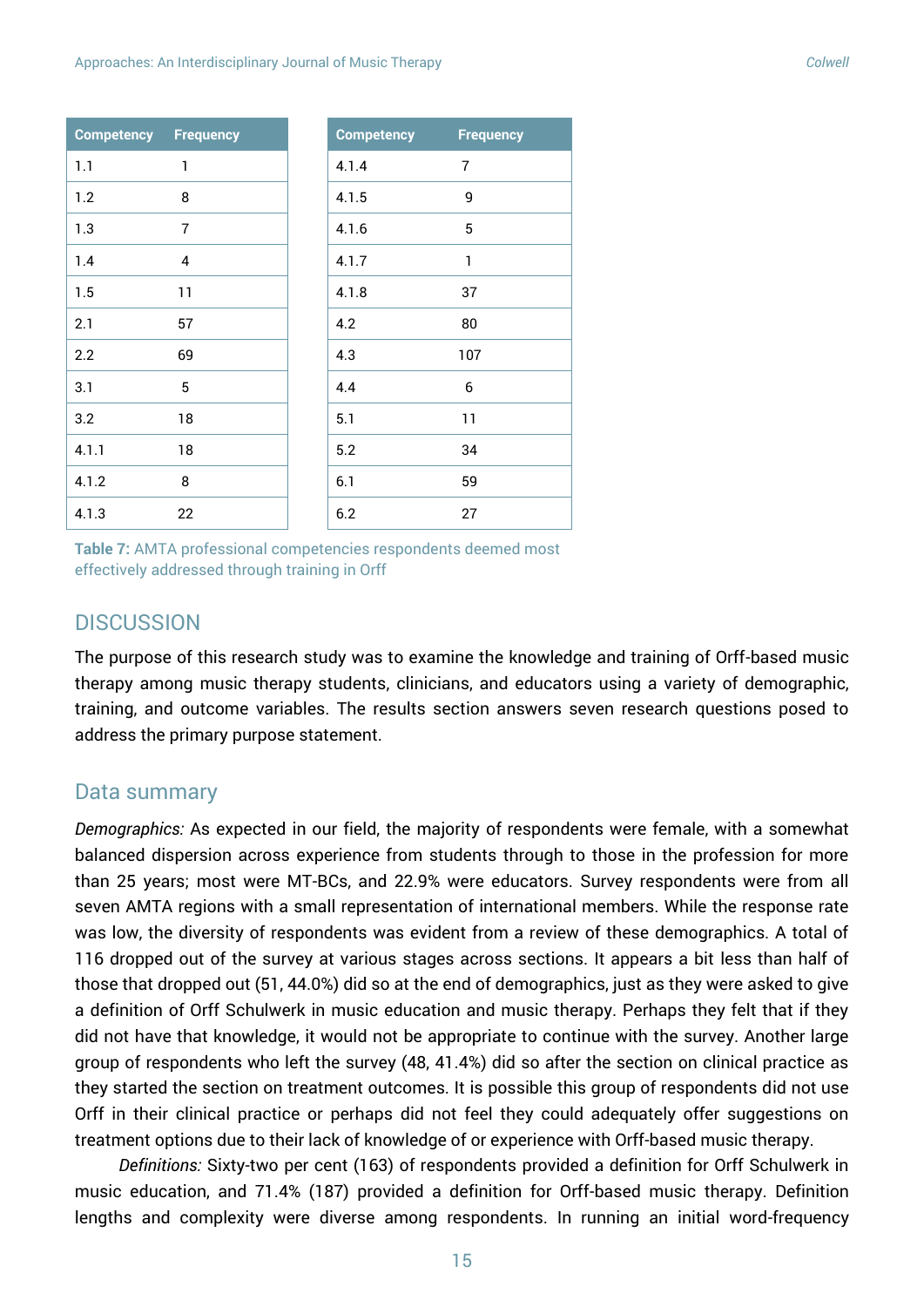analysis using the online tool, *Textalyzer,* of the 163 who provided definitions for Orff Schulwerk in music education, results indicated that the top seven most frequently used words were music (154), instruments (62), movement (49), Orff (46), musical (45), using (42), and learning (41). In running a comparable initial word frequency analysis of the 187 provided definitions for Orff- based music therapy, results indicated that the top seven most frequently used words were music (127), Orff (110), goals (56), instruments (55), use/using (52), musical (51), and therapy (47).

*Training:* The researcher discovered that 56% (146) of the respondents indicated they had experienced Orff training in their education programme, with approximately half of the educators indicating they teach Orff-based music therapy within their curriculum, yet of those who had completed an internship, only 9.3% (23) indicated training during internship. Each participant that indicated they had experienced training gave a brief description, although with varied specificity. Somewhat surprising, although encouraging to the researcher, was that 38 of the 262 (14.5%) respondents had completed at least their Level 1 AOSA Teacher Training certification.

*Professional development:* Approximately 31% of respondents had attended sessions related to Orff-based music therapy at AMTA, as well as approximately 32% who reported attending sessions through AOSA national conferences and local or state Orff workshops. Session topics were requested from the respondents and a content analysis of those areas was condensed by comparable topics and reported. AMTA session topics included a general overview of Orff, focus on specific populations, targeted Orff media, while some respondents named specific presenters. AOSA and local workshops topics also provided both general and specific information that focused on media, process, specific populations, outcomes and clinical applications, and strategies for working with children with exceptionalities. Again, specific presenters were named by respondents.

*Clinical practice:* With 56% (146) of survey respondents reporting that they received academic training in Orff, the researcher was interested in seeing how many indicated using Orff-based music therapy in their clinical practice. Approximately 40% (104) indicated that they *did* use Orff, and data on media, instrumentation, and resources is included in the results. This clinical use is supported by authors who have described working with various clinical populations (Colwell, 2005, 2009, 2012, 2016; Gadberry, 2005; Hilliard, 2007; Kaplan, 2005; Register & Hilliard, 2007). It was not surprising to the researcher that improvisation was the most prevalent media focus, partially due to its inclusion in many different music therapy approaches as well as being applicable and accessible across developmental levels and chronological ages. Recent research using the Orff process specifically supports this use of improvisation within clinical practice for outcomes such as decreased anxiety in college students (Detmer, 2014) or to impact pain, fatigue, anxiety, and mood in cancer patients (Colwell & Fiore, in press). The researcher notes the reporting of specific Orff media through the use of chanting, body percussion and ostinati. Almost 88% (112) of the respondents who reported they use Orff-based resources indicated they use therapist-composed resources, which can be expected due to the dearth of music therapy outcome-focused, pre-composed or intentionally disseminated published literature.

*Treatment outcomes:* All survey respondents answered the question about treatment outcome domains that they felt could be impacted effectively by implementation of Orff-based music therapy. All six presented domains received attention from the respondents; with a range of percentages, from highest (social at 95.4%) to lowest (behavioural at 75.6%). After this question on domain selection, respondents were asked for which three treatment outcomes that they felt could be most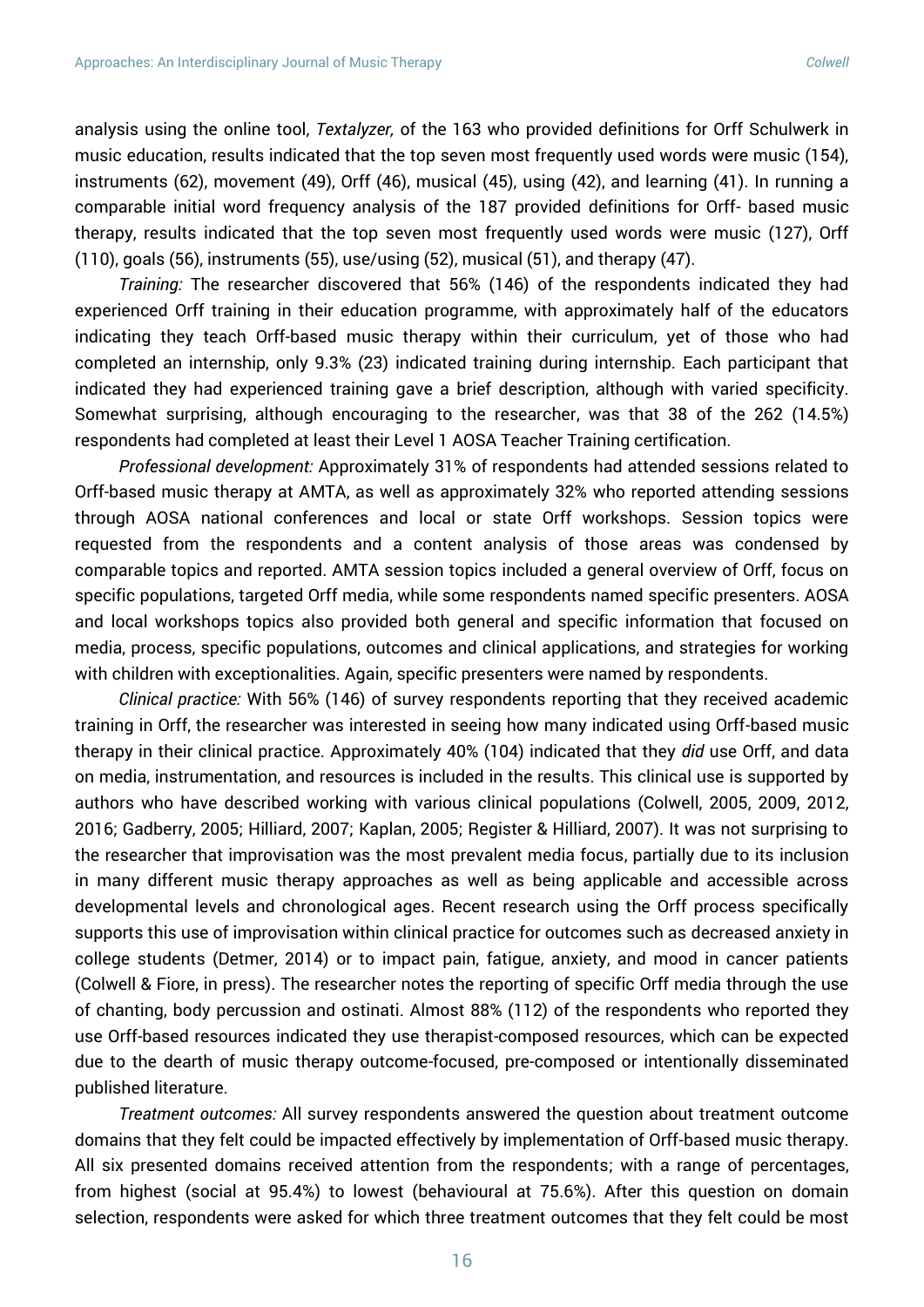successfully addressed based on their understanding of Orff-based music therapy. The researcher placed these outcomes under the same domains provided in the previous question. Although not one of the originally presented domains, the researcher added psychosocial-based on respondent content as they listed potential treatment outcomes. This addition of psychosocial is supported by clinically anecdotal as well as data-based literature (Colwell, 2009; Colwell et al, 2013; Colwell & Fiore, in press; Detmer, 2014; Hilliard, 2007) that targeted outcomes associated with this domain. Therefore, seven domains were now represented with percentage of outcomes under each domain provided: motor, (25.52%) social (20.80%), cognitive (17.75%), emotional (16.65%), communication (13.32%), behavioural (5.13%), and psychosocial (0.83%). It was noted by the researcher that the order of domains presented in the initial question asking respondents within which domains they felt Orff-based music therapy could be effective was different in the subsequent question that asked respondents to provide three potential treatment outcomes without self-assigning a domain to those outcomes. Despite differences in order, existing literature does support the focus on social and motor domains as the two with the highest percentage for both questions (Colwell, 2012; Gadberry, 2005; Register & Hilliard, 2008). Based on these results, in future investigation the researcher would inquire as to what the respondents felt would be the specific treatment outcomes within each domain which would be most therapeutically impacted by the Orff process.

*Professional competencies:* When asked to select all professional competencies within Music Foundations that they felt could be addressed through training for student music therapists, each competency was selected with specific data reported in the Results. The top three solely on the basis of frequency count were 2.1 (Composing/Arranging: compose songs with simple accompaniment), 2.2 (as above) and 4.3 (as above). The researcher was most interested in the data of the three competencies participants felt would be *most* effectively addressed through training in Orff-based music therapy. When specifically asked that question, the 'top three' were 2.2 (Composing/Arranging: adapt, arrange, transpose, and simplify songs), 4.2 (Functional Music: original melodies, simple accompaniments/ pieces created extemporaneously), and 4.3 (Functional Music: improvise). As an educator and a proponent of Orff, and conceptualising it from the perspective of student music therapist instead of client outcomes, the researcher was fascinated to see that so many respondents felt it was possible to facilitate training in Music Foundations through the Orff process. While teaching a course targeting *Orff Applications in Music Therapy*, the researcher has often been struck by the improvement in music skills of the student music therapists enrolled in the class and the potential dual-purpose served by participation in this course.

*Limitations:* As in every study, one must be aware of multiple limitations during development, implementation, analysis, or interpretation. In examining the survey, the researcher recognised that the gender question was not inclusive and should be revised in subsequent work. The survey itself was too long and should have been divided into more than one request for input from the profession. This length, as well as the potential misinterpretation that respondents needed a prior knowledge in Orff-based music therapy to complete the survey, may have contributed to the low number of respondents who attempted but did not complete the survey. There needed to be a better explanation when disseminating the survey that respondents did not have to have experience with Orff to complete the survey as the intention of the survey was to determine what do students, professionals and educators know/not know, use/not use, and teach/not teach related to Orff-based music therapy.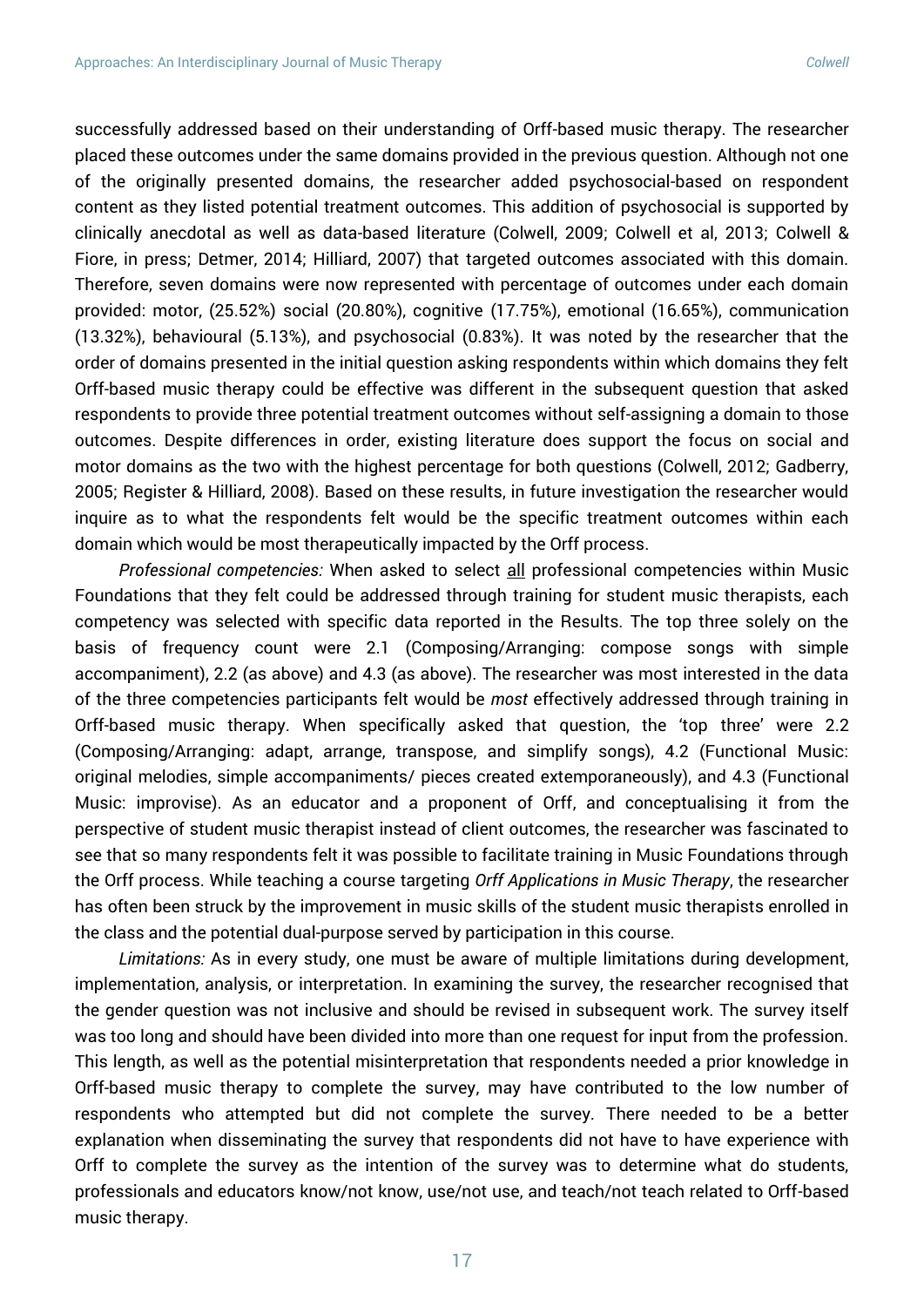# Implications for future research and training

In consideration of future research and potential training, this researcher is interested in answering the following questions:

- Is there, or should there be, a comprehensive definition of the Orff Schulwerk process and Orff-based music therapy that could be used when developing research and potential training opportunities?
- What is the Orff-based music therapy training that is being completed by educators and internship directors? Is it accurate to the Orff process or is skewed more toward the inclusion of Orff instruments and/or select components of the media as supportive elements within music-based interventions?
- Could a therapist training process be developed comparable to AOSA's teacher training levels certification? If so, what would that training process look like and how would it be imparted to the clinical and student membership of AMTA? (Colwell, in progress)
- Through a systematic, scoping, or integrative review (Colwell & Sipes, in progress), what outcomes-focused or intervention-based research (either music education or music therapy) has been published using the Orff Schulwerk process?
- Based on the knowledge obtained from these types of reviews, what is the conceptual framework that should be formulated before stages of intervention research are implemented or before a training process is created and field-tested?

As an individual with both a music education and therapy background, and with the opportunity to complete three levels of Orff Schulwerk teacher training certification and the AOSA Master Class, the researcher has become passionate about the impact of Orff-based music therapy both for the student music therapist and the diverse representation of clients we serve. From an examination of the data obtained through this survey, it appears that respondents were familiar with the Orff approach in both music education and music therapy, although there was variation in how they defined it, their level of training, and use within clinical practice. Although approximately half of the respondents had received training and half of the educators reported doing such training, a consistent definition, description of training, and reporting of clinical use showed quite a bit of diversity. This statement is not intended to be negative but, instead, factual; and this diversity may be most appropriate given the different philosophical and pedagogical approaches to music therapy training. In particular, it is important to note that an in-depth analysis of the respondent-provided definitions was not an intended outcome of this study. Providing definitions was an opportunity for the respondents to articulate their own interpretation of the Orff Schulwerk process and Orff-based music therapy to potentially contextualise their survey responses.

# CONCLUSIONS

Orff-based music therapy has the potential to encompass the lifespan, and be used in one-on-one, small, or large group settings in various models (i.e. medical, educational, correctional). For those of us interested in training therapists in using Orff-based music therapy, it was imperative to examine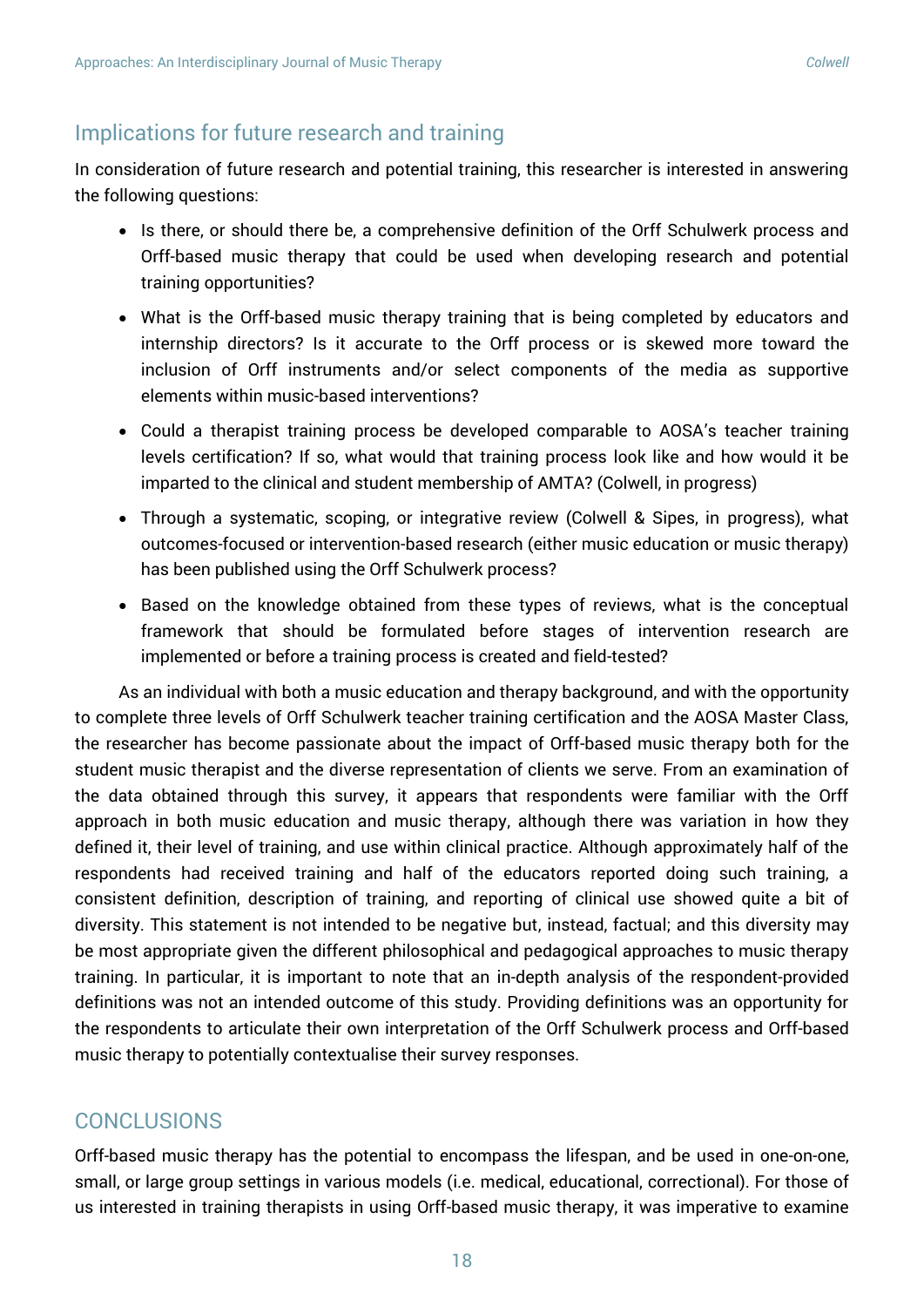the profession's understanding and perception of this process as it applies to music therapy. Although limited in scope, this survey provided a foundation of information to provide a platform for future research and clinical training. The researcher recognises that there appeared to be more knowledge of, training in, and clinical use of Orff-based music therapy than originally anticipated. Definitions, while considerably diverse, had some accuracy and substance true to how the AOSA national professional organisation presents itself to its membership and the public. It appears that in examining the participants' overall survey responses, the researcher may be able to determine and create a training model and format suitable for the student music therapist as well as the practising clinician, and potentially initiate the creation of theoretical and conceptual frameworks for intervention-based research studies.

### **REFERENCES**

- Beegle, A. C., & Campbell, P. S. (2002). Teaching music to children in times of crisis. *The Orff Echo, 34*(3), 38-40.
- Bessinger, M. (2005). Orff process successful in teaching students with special needs. *The Orff Echo, 38*(1), 9-10, 12.
- Bitcon, C. H. (2000). Alike and different: The clinical and educational uses of Orff-Schulwerk (2<sup>nd</sup> ed.) Gilsum, NH: Barcelona Publishers.
- Bonkrude, S. (2005). Orff Schulwerk helps uncover, express and heal emotional conflicts. *The Orff Echo, 38*(1), 11-12.
- Colwell, C. M. (2005). The Orff approach to music therapy. The Orff Echo, 38(10), 19-21.
- Colwell, C. M. (2009). Orff-based Music Therapy in the pediatric hospital setting. *Orff Echo, 41*, 20-23.
- Colwell, C. M. (2012). Orff-based Music Therapy with students with TBI (Traumatic Brain Injury). *Orff Echo, 44*(3), 23-25.
- Colwell, C. M. (2016). Children's storybooks to address speech and language challenges. *Orff Echo, 48*, 18-22.
- Colwell, C. M. (in progress). *Adapting the Orff approach for music-based interventions in clinical and research settings.* Unpublished manual for therapist training.
- Colwell, C. M. (2020). Orff Schulwerk and special populations: A content analysis of *The Orff Echo. The Orff Echo, 52,* 46-54.
- Colwell, C. M., Achey, C., Gillmeister, G., & Woolrich, J. (2008). The Orff approach to music therapy. In A. A. Darrow (Ed), *Introduction to*  Methodologies in music therapy (2<sup>nd</sup> ed., pp. 11-24). Silver Spring, MD: AMTA, Inc.
- Colwell, C. M., & Edwards, R. C. (2010). The impact of training in the Orff Schulwerk process on music therapy session plans. *The Orff Echo, 42*(4), 36-40.
- Colwell, C. M., Edwards, R., Hernandez, E., & Brees, K. (2013). Impact of music therapy interventions (listening, composition, Orff-based) on the physiological and psychosocial behaviors of hospitalized children: a feasibility study. *Journal of Pediatric Nursing, 28*(3), 249- 257.
- Colwell, C.M., & Fiore, J. (in press). Feasibility of patient-selected singing and patient-created Orff chant as music-based interventions in supportive cancer care. *Journal of Music Therapy*.
- Colwell, C. M., & Sipes, A. (in progress). An integrative review of intervention-based research using the Orff process in music education and music therapy.
- Dakin, J. B. (2015). The Orff angels: Adults learning through the Schulwerk. *The Orff Echo, 47*(2), 26-29.
- Detmer, M. (2014). *Effect of Orff-based Music Therapy on state anxiety of music therapy majors.* Unpublished masters thesis, The University of Kansas.
- Ernst, R. (2003). Orff Schulwerk for senior adults. *The Orff Echo, 35*(2), 28-31.
- Furman, A. G., & Kaplan, R. S. (2011). Orff and autism: Developing reciprocal language through chant, song, and literature. *Music Therapy Today, 9*(1), 168-169.
- Gadberry, A. (2005). Reaching students with special needs through the Orff approach. *The Orff Echo, 38*(1), 27-31.
- Health Communications Unit at the Centre for Health Promotion. (1999). *Conducting survey research.* Toronto, Ontario: University of Toronto. Retrieved a[t http://gradnyc.com/wp-content/uploads/2012/08/GNYC\\_Academy\\_Workshop-3\\_Conducting-Survey-](http://gradnyc.com/wp-content/uploads/2012/08/GNYC_Academy_Workshop-3_Conducting-Survey-Research.pdf)[Research.pdf](http://gradnyc.com/wp-content/uploads/2012/08/GNYC_Academy_Workshop-3_Conducting-Survey-Research.pdf)
- Hilliard, R.E. (2007). The effects of Orff-based Music Therapy and social work groups on childhood grief symptoms and behaviors. *Journal of Music Therapy, 44*(2), 123-138.
- Kaplan, R. (2005). Adaptation, the fifth component of the Schulwerk. *The Orff Echo, 38*(1), 13-16.
- Lewis, K. (2015). Serving English language learners in the Orff Schulwerk classroom. *The Orff Echo, 47*(2), 14-17.
- Maltas, C. J., & Pappas, J. (2005). Older adults respond to the Orff approach. *The Orff Echo, 38*(1), 17-18.
- McCord, K. (2012). The instrumentarium and children with disabilities. *The Orff Echo, 44*(3*), 19-22.*
- McCord, K., & Rogers, L. (2010). Students with disabilities making music. *The Orff Echo, 42*(4), 29-31.
- Miller, C. (2013). Teaching students with disabilities: A heart of acceptance. *The Orff Echo, 45*(3), 22-25.
- More on Orff Schulwerk. (2019, December 15). Retrieved from<http://aosa.org/about/more-on-orff-schulwerk/>
- Opelt, A. (2015). The Orff-Schulwerk: A method for adults? *The Orff Echo, 47*(4), 30-33.
- Orff, G. (1989). *Key concepts in the Orff music therapy*. (J. Day & S. Salmon, Trans.) London: Schott & Co. Ltd.
- Perlmutter, A. (2016). Using Orff Schulwerk to engage students with disabilities*. Teaching Music, 23*(4), 48.
- Register, D.M., & Hilliard, R.E. (2008). Using Orff-based techniques in children's bereavement groups: A cognitive-behavioral music therapy approach. *The Arts in Psychotherapy, 35,* 162-170.
- Richardson, M. L. (2003). An Orff program for adults. *The Orff Echo, 35*(2), 32-33.